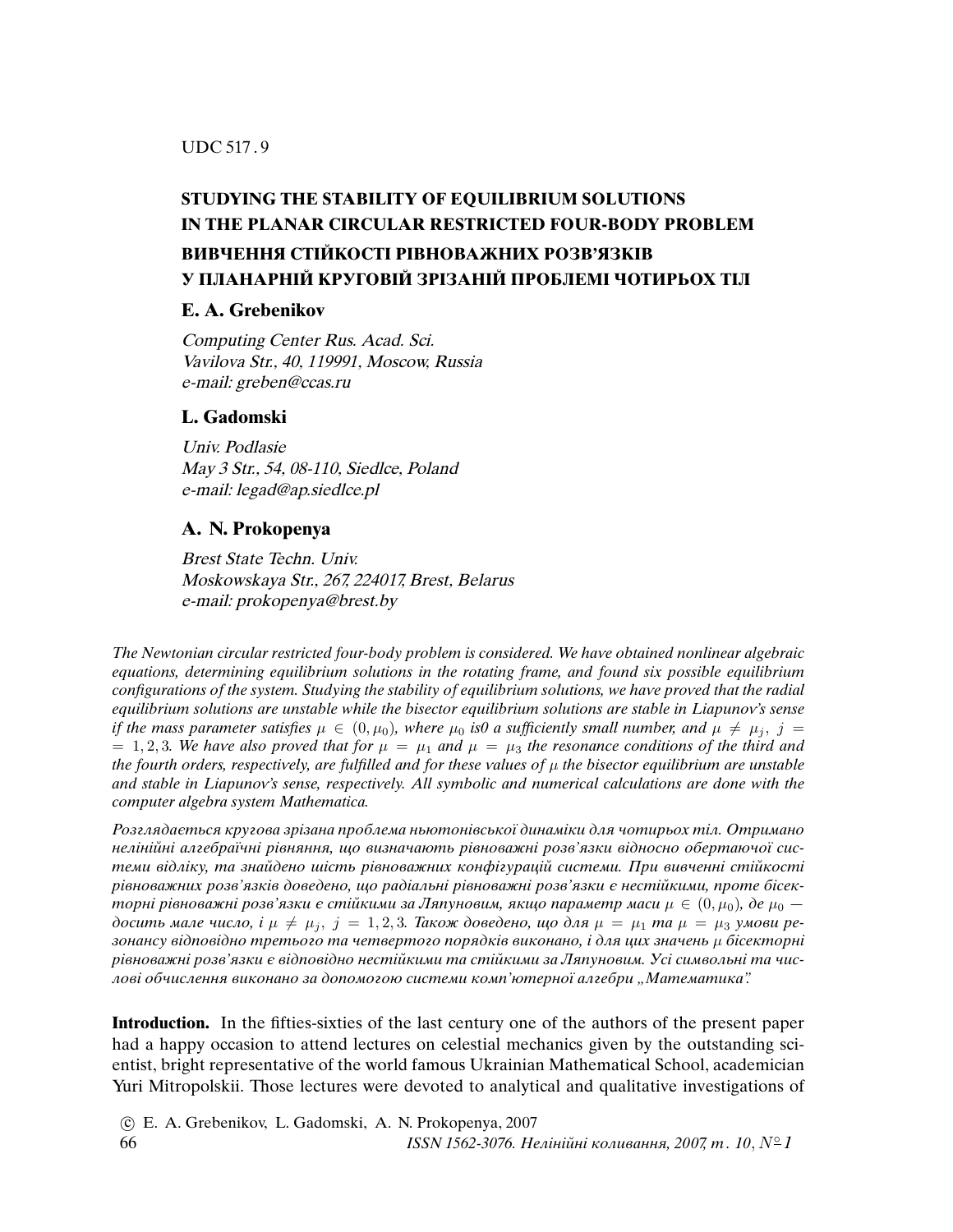the famous problem in astronomy and classic dynamics, namely, the Newtonian problem of three and more bodies. It was noted that Gauss, together with Laplace, was one of the first who demonstrated efficiency of the averaging methods in developing the analytical theories for planets motion and investigated the general problem of integrability of differential equations in the Newtonian three-body problem on the basis of these methods. It followed from the lectures that Gauss proposed a method of constructing a general integral for the averaged systems of differential equations in the restricted three-body problem long before "the theorems on cyclic coordinates"appeared (in the planar case of the problem a single averaging in one fast variable is used while in the spacial case double averaging is necessary).

General integrals for the mentioned differential equations are expressed via complex implicit functions of phase variables and here a problem, being topical for all times, arises, — how to construct a general solution of differential equations in celestial mechanics or how to obtain phase variables in the form of explicit functions of time? This means that it is necessary to develop constructive methods for obtaining coordinates as explicit functions of time if we are investigating a motion of some concrete object in asymptotically large time intervals.

Remarkable lectures of Yu. Mitropolskii convinced us that constructive methods of nonlinear analysis were and will be in the future used for solving the problems of celestial mechanics and astrodynamics. And the present paper may be considered as an illustration of this statement.

It is well-known that for the two-body problem, first stated and solved by Newton, a complete and general solution exist. Using this solution it is natural to study the motion of a third particle of infinitesimal mass under the influence of the gravitational attraction of two massive particles moving in circular or elliptic orbits about their center of mass. This model is a special case of the three-body problem and is known as the restricted three-body problem [1]. It is very interesting from the theoretical point of view and is widely used in astronomy and cosmic dynamics. Many eminent mathematicians have investigated it in the last three centuries and a great progress in this field has been achieved [2]. This problem stimulated development of new qualitative, analytical and asymptotic methods for studying nonlinear Hamiltonian systems [3 – 5]. Nevertheless, the development of the stability theory of Hamiltonian systems is not completed yet and investigations in this field are very topical.

In [6 – 8] a new class of the exact particular solutions in the planar Newtonian many-body problem was found. On this basis two new dynamical models were proposed which are known as Newtonian restricted many-body problems [9, 10]. They seem to be not integrable in general. Hence, similarly to the case of the restricted three-body problem, one can start their studying from seeking exact particular solutions of the equations of motion and investigating their stability. In the simplest case of four interacting particles it was shown [11] that there exist six equilibrium solutions but only two of them are stable in linear approximation. In the present paper the stability problem is resolved in a strict nonlinear formulation. It should be emphasized that this problem is very complicated and it can be solved only on the basis of the KAM-theory [12 – 14]. Besides, very cumbersome symbolic calculations are involved, which can be reasonably done only with a modern computer software. Here all symbolic and numeric calculations are done with the computer algebra system Mathematica [15].

**Equations of motion and their equilibrium solutions.** Let two particles  $P_1, P_2$  having equal masses  $m$  move uniformly in a circular orbit about their common center of mass, where the third particle  $P_0$  of mass  $m_0$  rests. The orbit is situated in the Oxy plane of the barycentric inertial frame of reference and its center is in the origin. The particles attract each other according to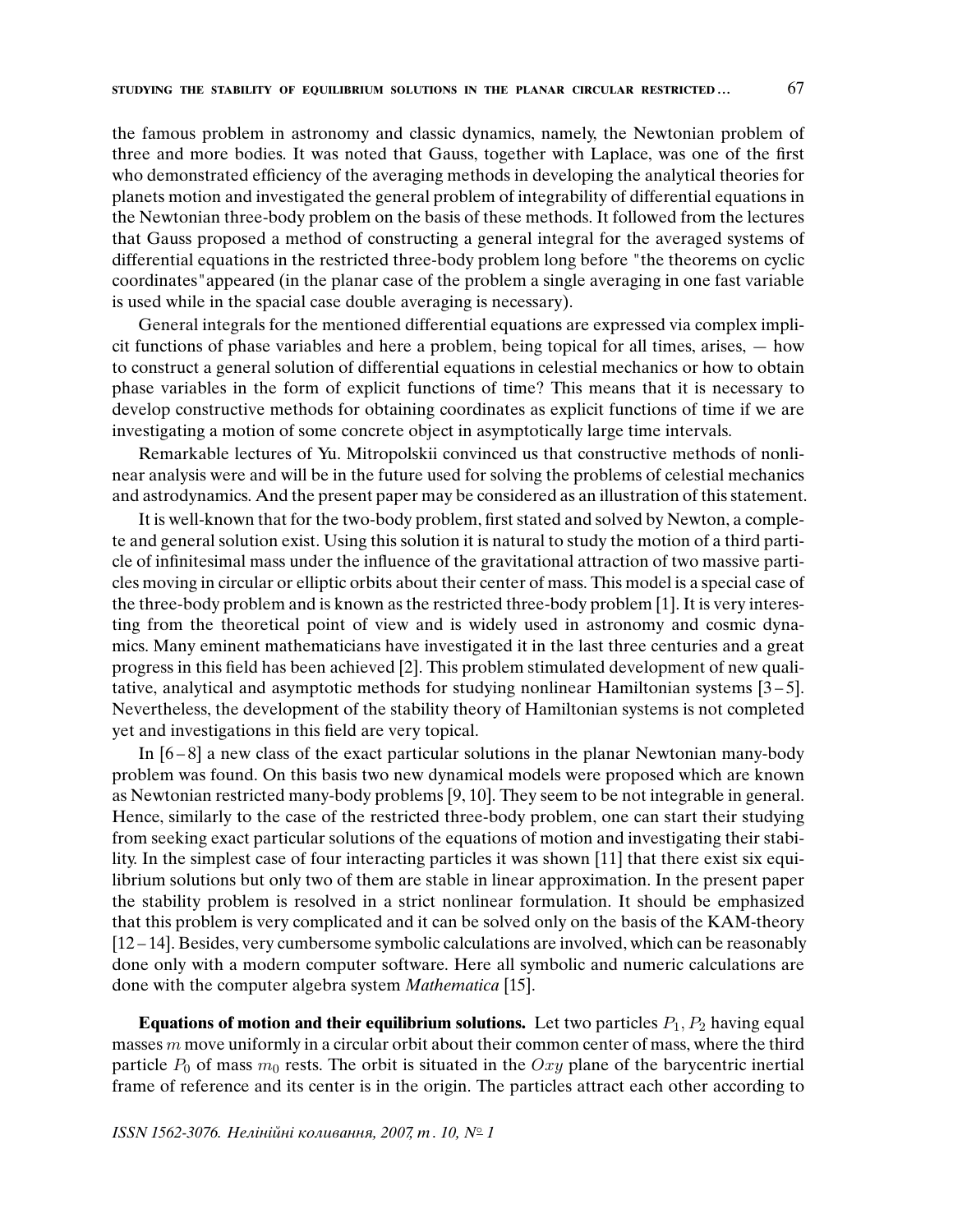the Newtonian law of gravitation and form symmetric with respect to the origin configuration at any instant of time (see Fig. 1). The corresponding solution of the three-body problem is well-known [1] and angular velocity of the particles is given by

$$
\frac{d\nu}{dt} \equiv \omega_0 = \left(\frac{Gm_0(4+\mu)}{4r_0^3}\right)^{1/2},\tag{1}
$$

where G is the gravity constant,  $\nu$  is the polar angle,  $r_0$  is the radius of the circle and the mass parameter  $\mu = m/m_0$ .



Fig. 1. Geometrical configuration of the system.

Let us consider the motion of the particle  $P_3$  of infinitesimal mass  $m_1$  in the gravitational field generated by the particles  $P_0$ ,  $P_1$ ,  $P_2$ . Denoting their polar coordinates by  $\rho$ ,  $\varphi$ , we can write the Lagrangian of the system in the form

$$
L = \frac{m_1}{2}(\dot{\rho}^2 + \rho^2 \dot{\varphi}^2) + Gm_1 \left(\frac{m_0}{r} + \frac{m}{r_1} + \frac{m}{r_2}\right),\tag{2}
$$

where

$$
r = \rho, r_j = \sqrt{\rho^2 + \rho_j^2 - 2\rho \rho_j \cos(\varphi - \varphi_j)}, j = 1, 2,
$$

are the distances between the particle  $P_3$  and the particles  $P_0$ ,  $P_1$ ,  $P_2$ , respectively, and the dot denotes the derivative  $d/dt$ .

Obviously, it is convenient to analyze the motion of the particle  $P_3$  in the frame of reference rotating about Oz axis with the angular velocity  $\omega_0$ . Taking into account (1), (2), using the polar angle  $\nu = \omega_0 t$  as a new independent variable and doing some standard transformations, we can easily obtain the Hamiltonian of the system,

$$
H = \frac{1}{2} \left( p_{\rho}^{2} + \frac{p_{\varphi}^{2}}{\rho^{2}} - 2p_{\varphi} \right) - \frac{4}{4 + \mu} \left( \frac{1}{\rho} + \frac{\mu}{\sqrt{1 + \rho^{2} - 2\rho \cos \varphi}} + \frac{\mu}{\sqrt{1 + \rho^{2} + 2\rho \cos \varphi}} \right),
$$
(3)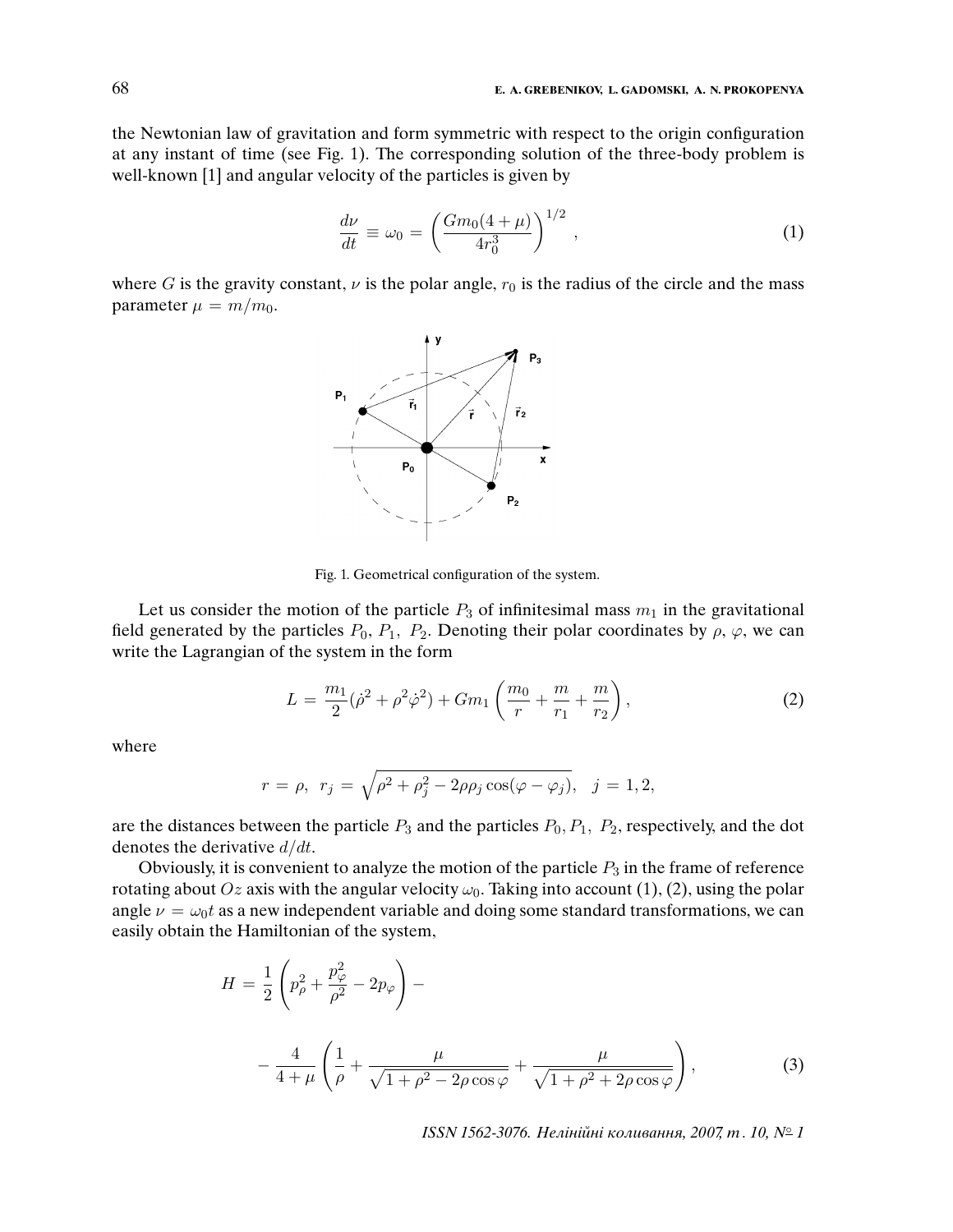where  $p_\rho, p_\varphi$  are momenta canonically conjugated to the coordinates  $\rho, \varphi$ . Note that in the rotating frame, the particles  $P_0$ ,  $P_1$ ,  $P_2$  rest in the points  $(0, 0)$ ,  $(-1, 0)$ ,  $(1, 0)$ , respectively.

With the Hamiltonian (3) the equations of motion of the particle  $P_3$  can be written as

$$
\frac{d\rho}{d\nu} = p_{\rho} , \frac{d\varphi}{d\nu} = \frac{p_{\varphi}}{\rho^2} - 1,
$$

$$
\frac{dp_{\rho}}{d\nu} = \frac{p_{\varphi}^2}{\rho^3} - \frac{4}{4+\mu} \left( \frac{1}{\rho^2} + \frac{\mu(\rho - \cos\varphi)}{(1+\rho^2 - 2\rho\cos\varphi)^{3/2}} + \frac{\mu(\rho + \cos\varphi)}{(1+\rho^2 + 2\rho\cos\varphi)^{3/2}} \right),\tag{4}
$$

$$
\frac{dp_{\varphi}}{d\nu} = \frac{4\mu\rho}{4+\mu} \left( \frac{1}{(1+\rho^2+2\rho\cos\varphi)^{3/2}} - \frac{1}{(1+\rho^2-2\rho\cos\varphi)^{3/2}} \right) \sin\varphi.
$$

The equilibrium solutions of system (4) are determined from the condition  $\rho = R$ = const,  $\varphi = \beta$  = const,  $p_{\varphi}$  = const,  $p_{\varphi}$  = const. In this case equations (4) take the form

$$
p_{\rho}=0\ ,\ \ p_{\varphi}=R^2,
$$

$$
R - \frac{4}{(4+\mu)R^2} - \frac{4\mu}{4+\mu} \left( \frac{R - \cos\beta}{(1+R^2 - 2R\cos\beta)^{3/2}} + \frac{R + \cos\beta}{(1+R^2 + 2R\cos\beta)^{3/2}} \right) = 0, \quad (5)
$$

$$
\left(\frac{1}{(1+R^2+2R\cos\beta)^{3/2}}-\frac{1}{(1+R^2-2R\cos\beta)^{3/2}}\right)\sin\beta=0.
$$

One can readily see that the last equation of (5) is satisfied for any R if  $\beta = 0, \pi/2, \pi, 3\pi/2$ . In terms of [10], we'll call the equilibrium positions located on the rays  $\beta = 0$  and  $\beta = \pi$ the radial equilibrium solutions. The corresponding values of  $R$  are obtained as roots of the equation

$$
\frac{(4+\mu)R}{4} = \frac{1}{R^2} + \frac{\mu}{(1+R)^2} - \frac{\mu(1-R)}{|1-R|^3}.
$$
 (6)

The equilibrium positions on the rays  $\beta = \pi/2$  and  $\beta = 3\pi/2$  will be called the bisector equilibrium solutions. They are determined as roots of the equation

$$
\frac{(4+\mu)R}{4} = \frac{1}{R^2} + \frac{2R\mu}{(1+R)^{3/2}}.\tag{7}
$$

Equations (6), (7) are nonlinear and can not be solved analytically. But with the system Mathematica we can find their roots numerically with arbitrary precision for any value of the parameter  $\mu$ . In the case of  $\mu = 0$  equation (6) has only one root  $R = 1$ . But for any  $\mu > 0$ there is one root in the interval  $0 < R_1 < 1$  and another one  $R_2 > 1$  (points  $N_1$ ,  $N_3$  and  $N_2$ ,  $N_4$  in Fig. 2). They tend to the limits  $R_1 = 0$  and  $R_2 = 2,39681$ , respectively, as  $\mu \to \infty$ .

Equation (7) also has one root  $R = 1$  (points  $S_1$ ,  $S_2$  in Fig. 2) if  $\mu = 0$  which tends to the limit  $R = \sqrt{3}$  as  $\mu \to \infty$ . Note that this limit corresponds to the famous Lagrange triangular solution for the three-body problem [1, 2].

Thus, there exist six equilibrium positions of the particle  $P_3$  in the rotating frame. They determine circular trajectories of this particle in the barycentric inertial frame of reference and, hence, there exist six equilibrium solutions in the restricted four-body problem.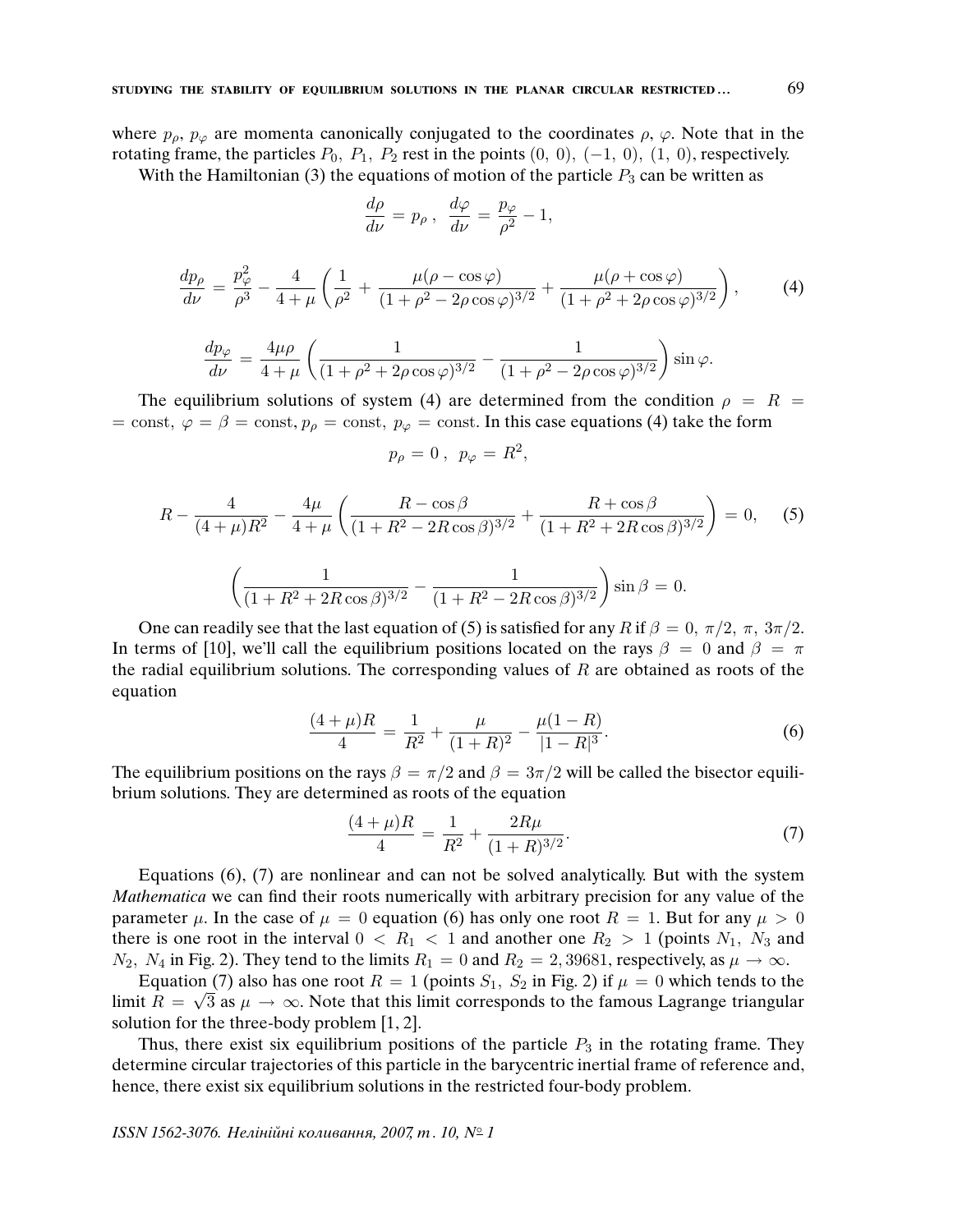

Fig. 2. Equilibrium positions of the particle  $P_3$  in the Oxy plane.

**Stability analysis in linear approximation.** To study the stability of equilibrium solutions let us make the following canonical transformation:

$$
\rho \to R + u, \, \varphi \to \beta + \frac{\gamma}{R}, \, P_{\rho} \to v, \, P_{\varphi} \to R(R + \omega). \tag{8}
$$

Then considering the functions  $u(\nu)$ ,  $\gamma(\nu)$ ,  $v(\nu)$ ,  $\omega(\nu)$  as small perturbations of the equilibrium solutions, we can expand the Hamiltonian (3) in the Taylor series in powers of u,  $\gamma$ , v and  $\omega$ and neglect all terms of the third and higher orders. The first term in the obtained expansion depends only on the independent variable  $\nu$  and it may be omitted because it does not influence the equations of motion. The the first order term in perturbations is equal to zero as a consequence of the equations for equilibrium solutions  $(5) - (7)$ . So we obtain the Hamiltonian in the form

$$
H_2 = \frac{1}{2} \left( v^2 + \omega^2 - 4u\omega + au^2 + b\gamma^2 \right),
$$
\n(9)

where

$$
a = 1 + \frac{8\mu}{4+\mu} \left( \frac{2}{(R^2+1)^{3/2}} - \frac{1}{(1-R)^3} - \frac{1}{(R+1)^3} \right), \qquad b = \frac{8\mu(3+R^2)}{(4+\mu)(1-R^2)^3}, \tag{10}
$$

$$
a = 1 + \frac{8\mu}{4+\mu} \left( \frac{2}{(R^2+1)^{3/2}} - \frac{1}{(R-1)^3} - \frac{1}{(R+1)^3} \right), \qquad b = \frac{8\mu(1+3R^2)}{(4+\mu)R(R^2-1)^3} \tag{11}
$$

for the radial equilibrium solutions  $N_1$ ,  $N_3$  and  $N_2$ ,  $N_4$ , respectively, and

$$
a = 1 + \frac{24\mu}{(4+\mu)(1+R^2)^{5/2}}, \qquad b = -\frac{24\mu}{(4+\mu)(1+R^2)^{5/2}} \tag{12}
$$

in the case of bisector equilibrium solutions  $S_1$ ,  $S_2$ . With the Hamiltonian (9) we obtain the equations of the disturbed motion in the form

$$
\frac{du}{d\nu} = \frac{\partial H_2}{\partial v} = v, \qquad \frac{dv}{d\nu} = -\frac{\partial H_2}{\partial u} = 2\omega - au,
$$
\n
$$
\frac{d\gamma}{d\nu} = \frac{\partial H_2}{\partial \omega} = \omega - 2u, \qquad \frac{d\omega}{d\nu} = -\frac{\partial H_2}{\partial \gamma} = -b\gamma.
$$
\n(13)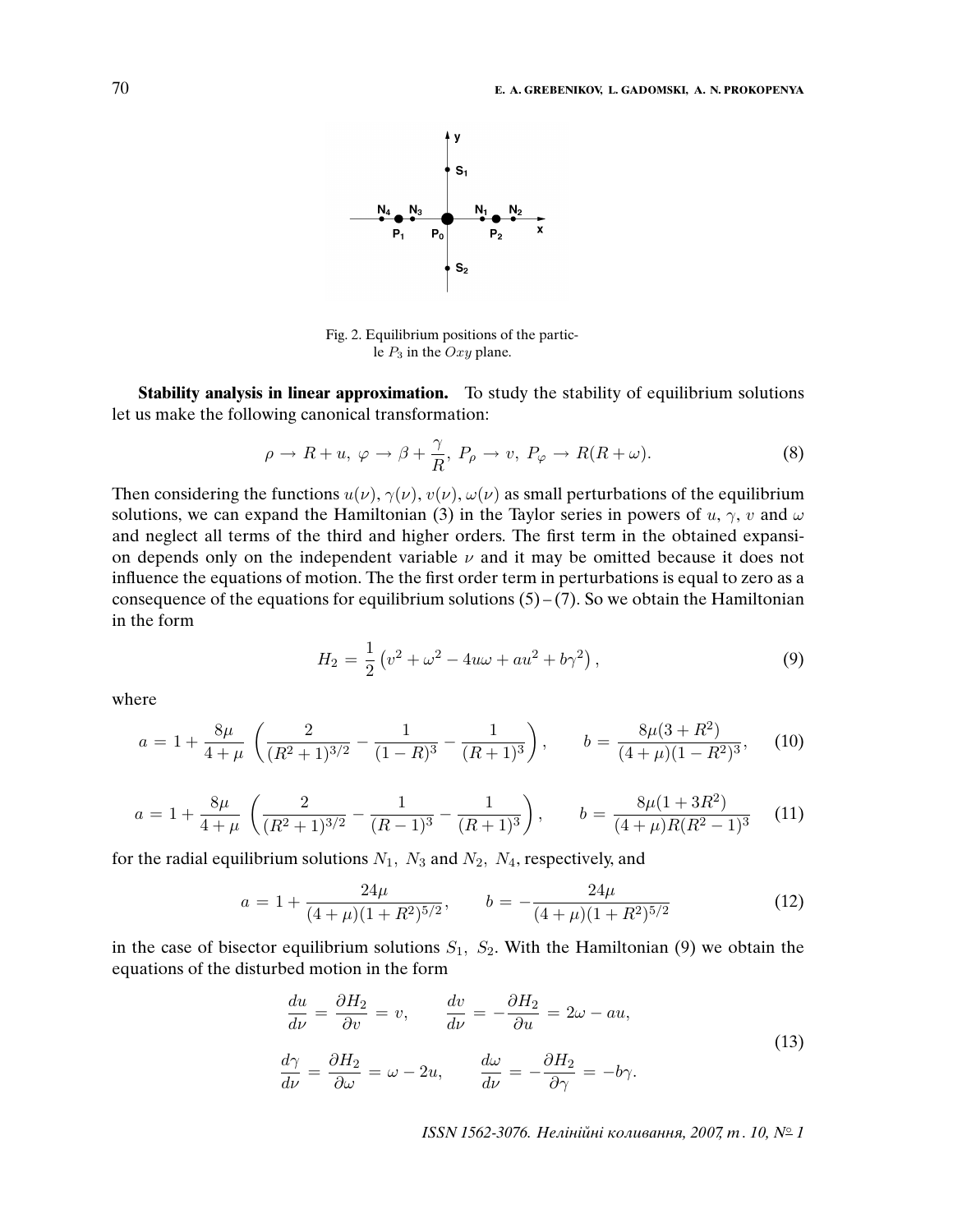One can readily see that we have obtained a system of four linear differential equations of the first order with constant coefficients. Behavior of its solutions is determined by the corresponding characteristic exponents which can easily be found and may be written in the form

$$
\lambda = \pm i \sigma_{1,2},\tag{14}
$$

where *i* is the imaginary unit  $(i^2 = -1)$  and

$$
\sigma_{1,2} = \frac{1}{\sqrt{2}} \left( a + b \pm \sqrt{a^2 + 16b - 2ab + b^2} \right)^{1/2} . \tag{15}
$$

Using the system Mathematica, we have investigated characteristic exponents (14) as functions of the parameter  $\mu$  numerically. It turned out that for all radial equilibrium solutions there is one characteristic exponent (14) with a positive real part for any  $\mu$  from the interval  $0 \leq \mu <$  $< \infty$ . So, according to the Liapunov's theorem on linearized stability [16], we can conclude that radial equilibrium solutions of the circular restricted problem of four bodies are unstable. The same is true for the bisector equilibrium solutions if the parameter  $\mu$  is large enough. But our calculations have shown that there is the value  $\mu_0 = 0,0853217$  such that for

$$
0 < \mu < \mu_0 \tag{16}
$$

characteristic exponents (14) are different pure imaginary numbers. Note that for such values of the parameter  $\mu$ , expression (15) takes the form

$$
\sigma_{1,2} = \frac{1}{\sqrt{2}} \left( 1 \pm \sqrt{1 + 12b + 4b^2} \right)^{1/2},\tag{17}
$$

where the parameter b is defined in (12) and the imaginary parts  $\sigma_1$ ,  $\sigma_2$  of the characteristic exponents satisfy the following inequalities:

$$
0 < \sigma_2 < \frac{1}{\sqrt{2}} < \sigma_1 < 1. \tag{18}
$$

Thus, the bisector equilibrium solutions are stable in linear approximation if the parameter  $\mu$ belongs to the interval (16).

**Normalizing the third order term in the Hamiltonian.** It is well-known that the stability problem for a Hamiltonian system of differential equations belongs to the critical case, in Liapunov's sense [16], and it can be resolved only in a strict nonlinear formulation. The most general approach for studying such systems is the Poincare method of normal forms that was used successfully in solving many problems of nonlinear mechanics [3]. According to this method we have to construct the Birkhoff canonical transformation [17] that reduces the Hamiltonian function to some simplest form when the equations of motion can be solved. In a neighborhood of the bisector equilibrium, solutions the Hamiltonian (3) can be expanded in a Taylor series in powers of the perturbations  $u, \gamma, v$  and  $\omega$  and can be represented in the form

$$
H = H_2 + H_3 + H_4 + \dots,\t\t(19)
$$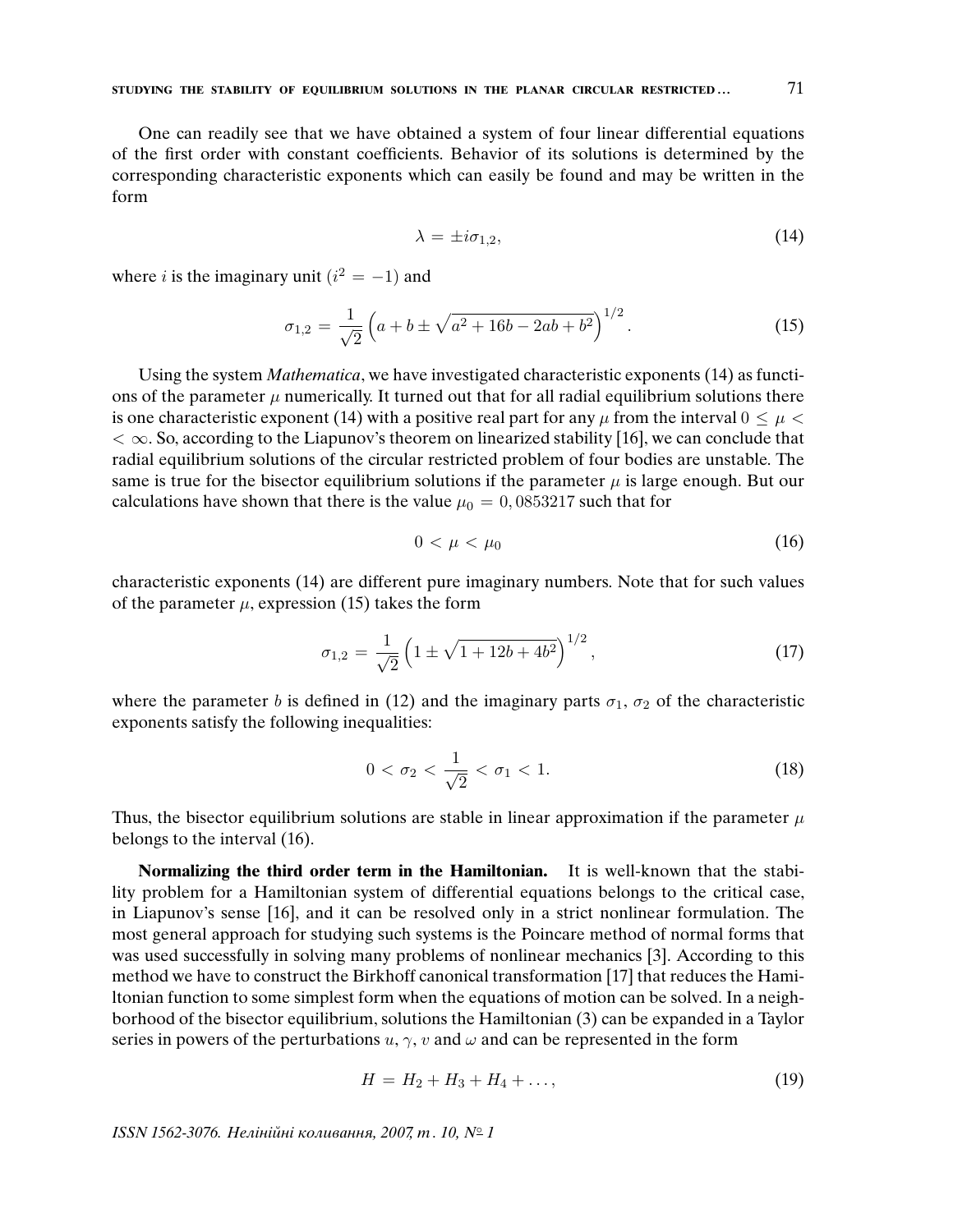where the quadratic part  $H_2$  is defined in (9) and

$$
H_3 = -\frac{6 + 2b + (6 + 7b)R^2}{6R(1 + R^2)}u^3 + \frac{3u^2\omega}{R} - \frac{u\omega^2}{R} - \frac{(2 - 3R^2)b}{2R(1 + R^2)}u\gamma^2,
$$
 (20)

$$
H_4 = \frac{36(1+R^2)^2 + b(8+21R^2+48R^4)}{24R^2(1+R^2)^2}u^4 + \frac{b}{24}\left(\frac{4}{R^2} - \frac{35}{(1+R^2)^2}\right)\gamma^4 -
$$

$$
-\frac{4u^3\omega}{R^2} + \frac{3u^2\omega^2}{2R^2} - \frac{(2-21R^2+12R^4)b}{4R^2(1+R^2)^2}u^2\gamma^2.
$$
(21)

Thus, we have to normalize successively the terms  $H_2, H_3, \ldots$  in the expansion (19).

First of all, let us normalize the quadratic part  $H_2$  of the Hamiltonian. Using the algorithm proposed in [2], we construct a canonical transformation of the form

$$
u = 2c_1p_1 + 2c_2p_2, \qquad \gamma = -\frac{c_1\sigma_1(b + \sigma_2^2)}{b}q_1 + \frac{c_2\sigma_2(b + \sigma_1^2)}{b}q_2,
$$
  

$$
v = -2c_1\sigma_1q_1 + 2c_2\sigma_2q_2, \qquad \omega = c_1(b + \sigma_2^2)p_1 + c_2(b + \sigma_1^2)p_2,
$$
 (22)

where

$$
c_1 = \left(\frac{\sigma_1}{(\sigma_1^2 - \sigma_2^2)(3 - b + \sigma_1^2)}\right)^{1/2}, \qquad c_2 = \left(\frac{\sigma_2}{(\sigma_1^2 - \sigma_2^2)(3 - b + \sigma_2^2)}\right)^{1/2}.
$$

Then the quadratic part  $H_2$  of the Hamiltonian (3) takes a normal form,

$$
H_2 = \frac{1}{2} \left( \sigma_1 (p_1^2 + q_1^2) - \sigma_2 (p_2^2 + q_2^2) \right).
$$
 (23)

Here  $p_1$ ,  $q_1$  and  $p_2$ ,  $q_2$  are two pairs of canonically conjugated variables.

Substituting (22) into (20) we can rewrite the third order term  $H_3$  in the form

$$
H_3 = \sum_{i+j+k+l=3} h_{ijkl}^{(3)} q_1^i q_2^j p_1^k p_2^l,
$$
\n(24)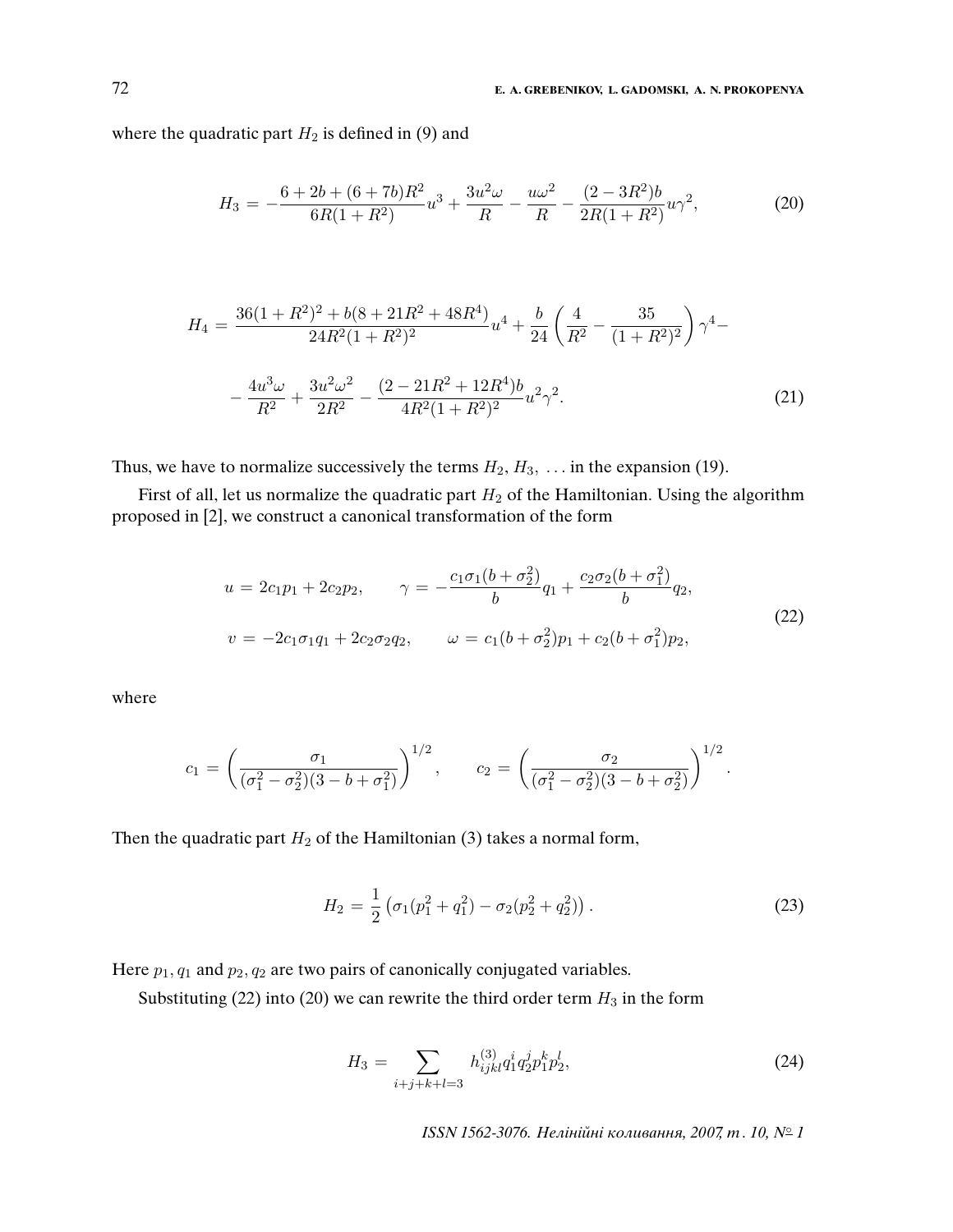where all non-zero terms  $h_{ijkl}^{(3)}$  are given by

$$
h_{0030}^{(3)} = -\frac{2c_1^3}{3R} \left( \frac{2b(R^2 - 4)}{1 + R^2} - 3 + 3b^2 + 6(2 - b)\sigma_1^2 + 3\sigma_1^4 \right),
$$
  
\n
$$
h_{0003}^{(3)} = -\frac{2c_2^3}{3R} \left( \frac{2b(R^2 - 4)}{1 + R^2} - 3 + 3b^2 + 6(2 - b)\sigma_2^2 + 3\sigma_2^4 \right),
$$
  
\n
$$
h_{0012}^{(3)} = \frac{2c_1c_2^2}{R} \left( \frac{3 + 8b - 3b^2 + 3R^2 - 2bR^2 - 3b^2R^2}{1 + R^2} + 4(b - 2)\sigma_2^2 - \sigma_2^4 + 2\sigma_1^2(b - 2 - \sigma_2^2) \right),
$$
  
\n
$$
h_{0021}^{(3)} = \frac{2c_1^2c_2}{R} \left( \frac{3 + 8b - 3b^2 + 3R^2 - 2bR^2 - 3b^2R^2}{1 + R^2} + 2(b - 2)\sigma_2^2 - \sigma_1^4 + 2\sigma_1^2(2b - 4 - \sigma_2^2) \right),
$$
  
\n
$$
h_{0201}^{(3)} = \frac{c_1^3(3R^2 - 2)\sigma_1^2(b + \sigma_2^2)^2}{bR(1 + R^2)}, \qquad h_{2001}^{(3)} = \frac{c_1^2c_2(3R^2 - 2)\sigma_1^2(b + \sigma_2^2)^2}{bR(1 + R^2)},
$$
  
\n
$$
h_{0210}^{(3)} = \frac{c_1c_2^2(3R^2 - 2)\sigma_2^2(b + \sigma_1^2)^2}{bR(1 + R^2)}, \qquad h_{0201}^{(3)} = \frac{c_2^3(3R^2 - 2)\sigma_2^2(b + \sigma_1^2)^2}{bR(1 + R^2)},
$$
  
\n
$$
h_{1110}^{(3)} = \frac{2(2 - 3R^2)c_1^2c_2\sigma_1\sigma_2(b + \sigma_1^2)(b + \sigma_2^2)}{
$$

$$
h_{1101}^{(3)} = \frac{2(2 - 3R^2)c_1c_2^2\sigma_1\sigma_2(b + \sigma_1^2)(b + \sigma_2^2)}{bR(1 + R^2)}.
$$

The second step in normalizing the Hamiltonian is to find a canonical transformation such that the third order term  $H_3$  would be cancelled. Following Birkhoff [17], we can try to find the corresponding generating function in the form

$$
S(\tilde{p}_1, \tilde{p}_2, q_1, q_2) = q_1 \tilde{p}_1 + q_2 \tilde{p}_2 + \sum_{i+j+k+l=3} s_{ijkl}^{(3)} q_1^i q_2^j p_1^k p_2^l.
$$
 (26)

Then the new momenta  $\tilde{p}_1, \tilde{p}_2$  and the coordinates  $\tilde{q}_1, \tilde{q}_2$  are determined by the following relationships:

$$
\tilde{q}_1 = \frac{\partial S}{\partial \tilde{p}_1}, \ \tilde{q}_2 = \frac{\partial S}{\partial \tilde{p}_2}, \ p_1 = \frac{\partial S}{\partial q_1}, \ p_2 = \frac{\partial S}{\partial q_2}.
$$
\n(27)

These relationships are just equations with respect to the old canonical variables  $q_1, q_2, p_1, p_2$ which are analytic functions in neighborhood of the point  $\tilde{q}_1 = \tilde{q}_2 = \tilde{p}_1 = \tilde{p}_2 = 0$  if  $\tilde{q}_1, \tilde{q}_2$ ,  $\tilde{p}_1$  and  $\tilde{p}_2$  are sufficiently small. Hence, substituting (26) into (27) and taking into account the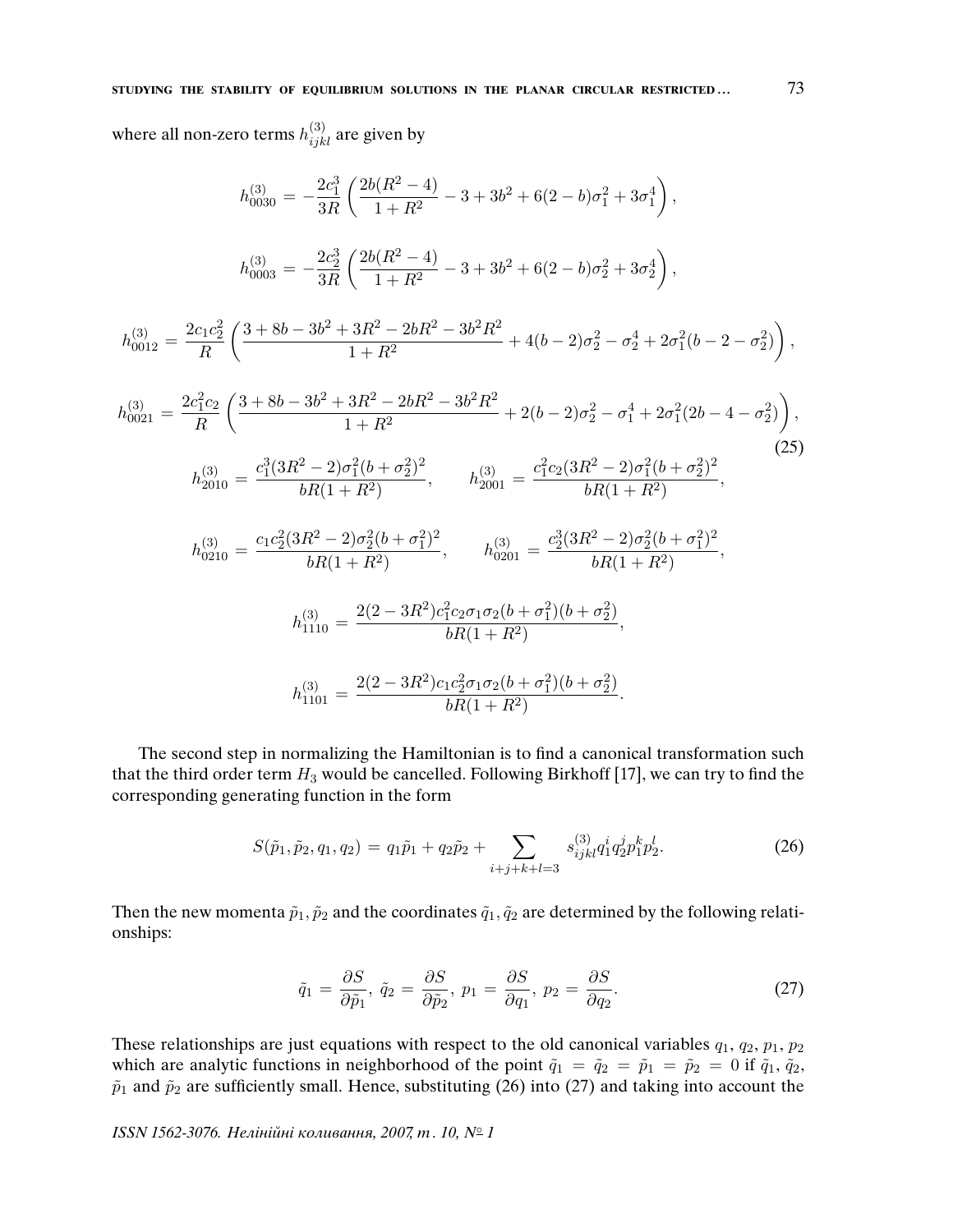terms up to the second order in  $\tilde{q}_1$ ,  $\tilde{q}_2$ ,  $\tilde{p}_1$ ,  $\tilde{p}_2$ , we can rewrite it in the form

$$
q_{1} = \tilde{q}_{1} - s_{0012}^{(3)} \tilde{p}_{2}^{2} - 2s_{0021}^{(3)} \tilde{p}_{1} \tilde{p}_{2} - 3s_{0030}^{(3)} \tilde{p}_{1}^{2} - s_{0111}^{(3)} \tilde{p}_{2} \tilde{q}_{2} - 2s_{0120}^{(3)} \tilde{p}_{1} \tilde{q}_{2} - s_{0210}^{(3)} \tilde{q}_{2}^{2} - 2s_{0101}^{(3)} \tilde{q}_{2}^{2} - 2s_{0101}^{(3)} \tilde{p}_{2} \tilde{q}_{1} - s_{1011}^{(3)} \tilde{p}_{1} \tilde{q}_{1} - s_{1110}^{(3)} \tilde{q}_{1} \tilde{q}_{2} - s_{2010}^{(3)} \tilde{q}_{1}^{2},
$$
\n
$$
q_{2} = \tilde{q}_{2} - 3s_{0003}^{(3)} \tilde{p}_{2}^{2} - 2s_{0012}^{(3)} \tilde{p}_{1} \tilde{p}_{2} - s_{0021}^{(3)} \tilde{p}_{1}^{2} - 2s_{0102}^{(3)} \tilde{p}_{2} \tilde{q}_{2} - s_{0111}^{(3)} \tilde{p}_{1} \tilde{q}_{2} - s_{0201}^{(3)} \tilde{q}_{2}^{2} - 2s_{1002}^{(3)} \tilde{p}_{2} \tilde{q}_{1} - s_{1011}^{(3)} \tilde{p}_{1} \tilde{q}_{1} - s_{1101}^{(3)} \tilde{q}_{1} \tilde{q}_{2} - s_{2001}^{(3)} \tilde{q}_{1}^{2},
$$
\n
$$
p_{1} = \tilde{p}_{1} + s_{1002}^{(3)} \tilde{p}_{2}^{2} + s_{1011}^{(3)} \tilde{p}_{1} \tilde{p}_{2} + s_{1102}^{(3)} \tilde{p}_{1} \tilde{q}_{2} + s_{1101}^{(3)} \tilde{p}_{2} \tilde{q}_{2} + s_{1110}^{(3)} \tilde{p}_{1} \tilde{q}_{2} + s_{1
$$

Now we can substitute (28) into (19) and expand the Hamiltonian  $H$  in a Taylor series in powers of  $\tilde{q}_1, \tilde{q}_2, \tilde{p}_1, \tilde{p}_2$ . One can readily check that the second order term  $H_2$  in this expansion will have the form (23) while the third order term  $\tilde{H}_3$  will be a sum of twenty terms of the form

$$
\tilde{h}^{(3)}_{ijkl}\tilde{q}^i_1\tilde{q}^j_2\tilde{p}^k_1\tilde{p}^l_2, \quad i+j+k+l=3.
$$

Coefficients  $\tilde{h}_{ijkl}^{(3)}$  can be divided into three independent groups. The first group is

$$
\tilde{h}_{0012}^{(3)} = h_{0012}^{(3)} + s_{1002}^{(3)}\sigma_1 - s_{0111}^{(3)}\sigma_2,
$$
\n
$$
\tilde{h}_{0210}^{(3)} = h_{0210}^{(3)} + s_{1200}^{(3)}\sigma_1 + s_{0111}^{(3)}\sigma_2,
$$
\n
$$
\tilde{h}_{1101}^{(3)} = h_{1101}^{(3)} - s_{0111}^{(3)}\sigma_1 + 2s_{1002}^{(3)}\sigma_2 - 2s_{1200}^{(3)}\sigma_2
$$
\n(29)

and corresponds to the coefficients of  $\tilde{p}_1 \tilde{p}_2^2$ ,  $\tilde{p}_1 \tilde{q}_2^2$ ,  $\tilde{q}_1 \tilde{q}_2 \tilde{p}_2$  in the expression for  $\tilde{H}_3$ .

Coefficients of  $\tilde{q}_2\tilde{p}_1\tilde{p}_2$ ,  $\tilde{q}_1\tilde{p}_2^2$ ,  $\tilde{q}_1\tilde{q}_2^2$  in  $\tilde{H}_3$  form the second group and are given by

$$
\tilde{h}_{0111}^{(3)} = s_{1101}^{(3)} \sigma_1 + 2s_{0012}^{(3)} \sigma_2 - 2s_{0210}^{(3)} \sigma_2,
$$
\n
$$
\tilde{h}_{1002}^{(3)} = -s_{0012}^{(3)} \sigma_1 - s_{1101}^{(3)} \sigma_2,
$$
\n
$$
\tilde{h}_{1200}^{(3)} = -s_{0210}^{(3)} \sigma_1 + s_{1101}^{(3)} \sigma_2.
$$
\n(30)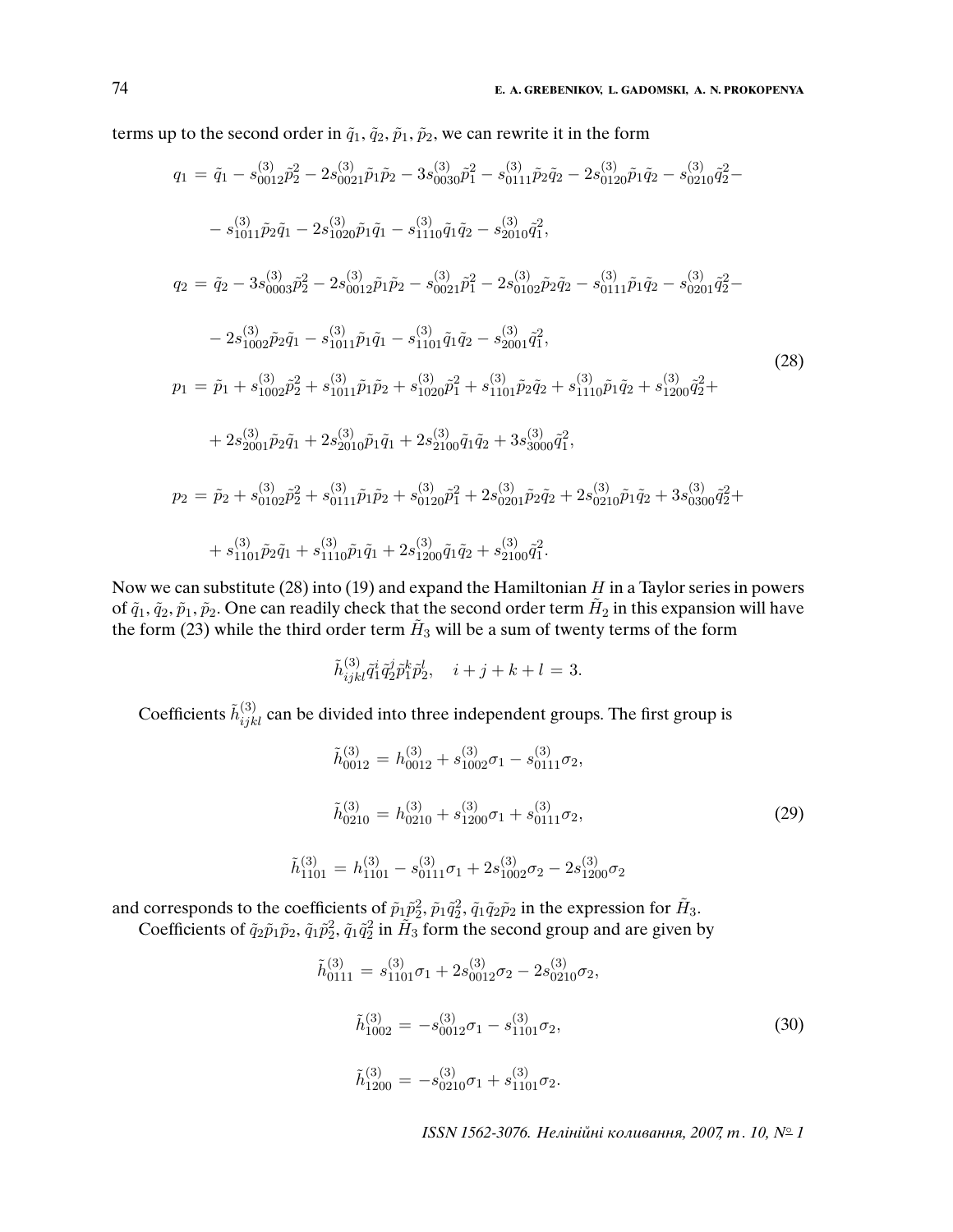The rest fourteen coefficients  $\tilde{h}_{ijkl}^{(3)}$  form the third group  $\tilde{h}^{(3)}_{0003} = h^{(3)}_{0003} - s^{(3)}_{0102} \sigma_2, \quad \tilde{h}^{(3)}_{0021} = h^{(3)}_{0021} + s^{(3)}_{1011} \sigma_1 - s^{(3)}_{0120} \sigma_2,$  $\tilde{h}^{(3)}_{0030} = h^{(3)}_{0030} + s^{(3)}_{1020} \sigma_1$ ,  $\tilde{h}^{(3)}_{0102} = 3 s^{(3)}_{0003} \sigma_2 - 2 s^{(3)}_{0201} \sigma_2$ ,  $\tilde{h}^{(3)}_{0120} = s^{(3)}_{1110} \sigma_1 + s^{(3)}_{0021} \sigma_2, \quad \tilde{h}^{(3)}_{0201} = h^{(3)}_{0201} + 2 s^{(3)}_{0102} \sigma_2 - 3 s^{(3)}_{0300} \sigma_2,$  $\tilde{h}_{0300}^{(3)} = s_{0201}^{(3)} \sigma_2, \quad \tilde{h}_{1011}^{(3)} = -2s_{0021}^{(3)} \sigma_1 + 2s_{2001}^{(3)} \sigma_1 - s_{1110}^{(3)} \sigma_2,$ (31)  $\tilde{h}^{(3)}_{1020} = -3s^{(3)}_{0030}\sigma_1 + 2s^{(3)}_{2010}\sigma_1$ ,  $\tilde{h}^{(3)}_{1110} = h^{(3)}_{1110} - 2s^{(3)}_{0120}\sigma_1 + 2s^{(3)}_{2100}\sigma_1 + s^{(3)}_{1011}\sigma_2$ ,  $\tilde{h}^{(3)}_{2001} = h^{(3)}_{2001} - s^{(3)}_{1011} \sigma_1 - s^{(3)}_{2100} \sigma_2, \quad \tilde{h}^{(3)}_{2010} = h^{(3)}_{2010} - 2 s^{(3)}_{1020} \sigma_1 + 3 s^{(3)}_{3000} \sigma_1,$  $\tilde{h}^{(3)}_{2100} = -s^{(3)}_{1110}\sigma_1 + s^{(3)}_{2001}\sigma_2, \quad \tilde{h}^{(3)}_{3000} = -s^{(3)}_{2010}\sigma_1.$ 

We can consider relationships  $(29) - (31)$  as the equations determining unknown coefficients  $s_{ijkl}^{(3)}$  of canonical transformation (28). Recall that we would like to find coefficients  $s_{ijkl}^{(3)}$  such that the third order term  $\tilde{H}_3$  cancells or all the coefficients  $\tilde{h}_{ijkl}^{(3)}$  are equal to zero. One can readily see that the system of three equations (29) determines coefficients  $s_{0111}^{(3)}$ ,  $s_{1002}^{(3)}$ ,  $s_{1200}^{(3)}$ . The determinant of this system is equal to  $\sigma_1(4\sigma_2^2 - \sigma_1^2)$ . Hence, if  $\sigma_1 \neq 0$  and the condition

$$
\sigma_1 \pm 2\sigma_2 \neq 0 \tag{32}
$$

is fulfilled, system (29) has a solution. In this case, we can set  $\tilde{h}_{ijkl}^{(3)}=0$  in (29) and find

$$
s_{1002}^{(3)} = \frac{1}{\sigma_1^3 - 4\sigma_1\sigma_2^2} (h_{1101}^{(3)}\sigma_1\sigma_2 - h_{0012}^{(3)}\sigma_1^2 + 2\left(h_{0012}^{(3)} + h_{0210}^{(3)}\right)\sigma_2^2),
$$
  

$$
s_{0111}^{(3)} = \frac{1}{\sigma_1^2 - 4\sigma_2^2} \left( h_{1101}^{(3)}\sigma_1 + 2(h_{0210}^{(3)} - h_{0012}^{(3)})\sigma_2 \right),
$$
 (33)

$$
s_{1200}^{(3)} = -\frac{1}{\sigma_1^3 - 4\sigma_1\sigma_2^2} \left( h_{1101}^{(3)} \sigma_1 \sigma_2 + h_{0210}^{(3)} \sigma_1^2 - 2(h_{0012}^{(3)} + h_{0210}^{(3)}) \sigma_2^2 \right).
$$

The determinant of system (30) for the coefficients  $s_{0012}^{(3)}, s_{0210}^{(3)}, s_{1101}^{(3)}$  is equal to  $\sigma_1(\sigma_1^2-4\sigma_2^2)$ . Again, supposing that conditions (32) are fulfilled and setting  $\tilde{h}_{ijkl}^{(3)} = 0$  in (30), we obtain

$$
s_{0012}^{(3)} = s_{0210}^{(3)} = s_{1101}^{(3)} = 0.
$$
\n(34)

The determinant of system (31) is also easily found and equal to  $81\sigma_1^4\sigma_2^6(4\sigma_1^2-\sigma_2^2)^2$ . If  $\sigma_1 \neq 0, \sigma_2 \neq 0$  and

$$
2\sigma_1 \pm \sigma_2 \neq 0,\tag{35}
$$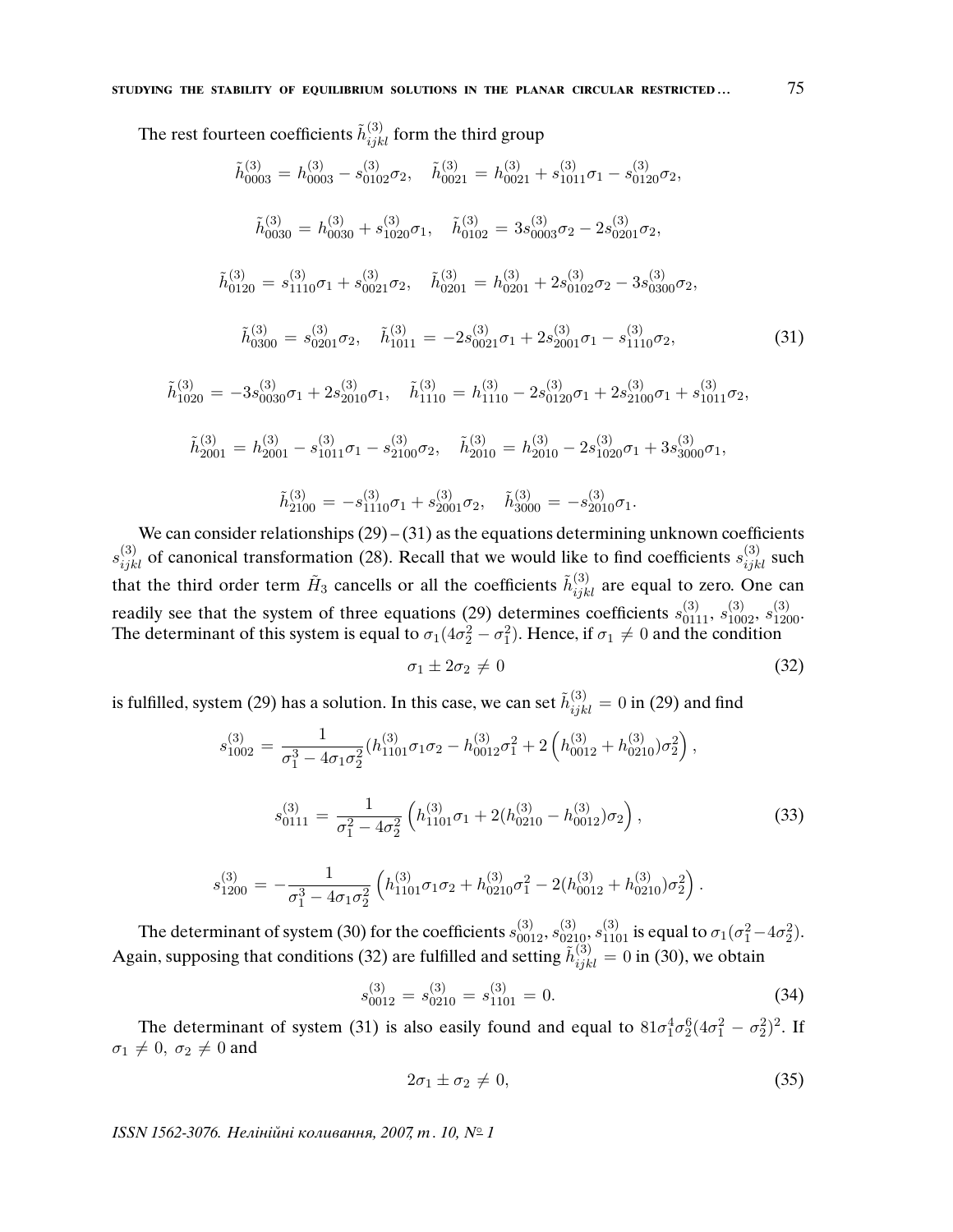we can set  $\tilde{h}^{(3)}_{ijkl} = 0$  in (31) and find

$$
s_{0300}^{(3)} = \frac{1}{3\sigma_2} (2h_{0003}^{(3)} + h_{0201}^{(3)}), \quad s_{0102}^{(3)} = \frac{1}{\sigma_2} h_{0003}^{(3)}, \quad s_{1020}^{(3)} = -\frac{1}{\sigma_1} h_{0030}^{(3)},
$$
  
\n
$$
s_{0120}^{(3)} = \frac{1}{4\sigma_1^2 \sigma_2 - \sigma_2^3} (h_{1110}^{(3)} \sigma_1 \sigma_2 - h_{0021}^{(3)} \sigma_2^2 + 2(h_{0021}^{(3)} + h_{2001}^{(3)}) \sigma_1^2),
$$
  
\n
$$
s_{1011}^{(3)} = \frac{1}{4\sigma_1^2 - \sigma_2^2} (h_{1110}^{(3)} \sigma_2 - 2(h_{0021}^{(3)} - h_{2001}^{(3)}) \sigma_1),
$$
  
\n
$$
s_{2100}^{(3)} = -\frac{1}{4\sigma_1^2 \sigma_2 - \sigma_2^3} (h_{1110}^{(3)} \sigma_1 \sigma_2 + h_{2001}^{(3)} \sigma_2^2 - 2(h_{0021}^{(3)} + h_{2001}^{(3)}) \sigma_1^2),
$$
  
\n
$$
s_{3000}^{(3)} = -\frac{1}{3\sigma_1} (2h_{0030}^{(3)} + h_{2010}^{(3)}), \quad s_{1110}^{(3)} = s_{2010}^{(3)} = 0,
$$
  
\n
$$
s_{0003}^{(3)} = s_{0030}^{(3)} = s_{0021}^{(3)} = s_{0201}^{(3)} = s_{2001}^{(3)} = 0.
$$
  
\n(36)

It should be emphasized that the coefficients  $s_{ijkl}^{(3)}$  have form (33), (34), (36) only if the conditions (32), (35) are fulfilled. Note that these inequalities mean the absence of the third order resonances in the system [3]. In this case there exists canonical transformation (28) with coefficients (33), (34), (36) such that the third order term  $H_3$  in the Hamiltonian (19) is cancelled.

Analyzing expressions (17), one can easily find that there is only one value of the parameter  $\mu$  in the interval (16), namely,  $\mu_1 = 0.0529422$ , where the condition  $\sigma_1 - 2\sigma_2 = 0$  is fulfilled. Hence, with canonical transformation (28) the third order term in the expansion (19) of the Hamiltonian (3) is cancelled for any value of the parameter  $\mu$  in the interval (16), except for  $\mu = \mu_1.$ 

Now let us consider the case  $\mu = \mu_1$  when the third order resonance takes place. The determinant of system (31) is not equal to zero and, hence, we again obtain solution (36) if all coefficients  $\tilde{h}_{ijkl}^{(3)} = 0$ . On the contrary, determinants of the systems (29), (30) become equal to zero. Nevertheless, system (30) has the same solution (34) for  $\tilde{h}_{ijkl}^{(3)} = 0$  because it doesn't contain the coefficients  $h_{ijkl}^{(3)}$ . But we can not set  $\tilde{h}_{ijkl}^{(3)} = 0$  in system (29) because it will not have solutions at all. It means that in the case of the third order resonance we can not cancel all terms in  $\tilde{H}_3$  with canonical transformation (28). We can try only to reduce  $\tilde{H}_3$  to a form such that theorem of Markeev [2], for example, on the stability of Hamiltonian system under the third order resonance would be applied. Setting

$$
\tilde{h}_{0012}^{(3)} = -\tilde{h}_{0210}^{(3)} = -\frac{1}{2}\tilde{h}_{1101}^{(3)} = \frac{B}{2\sqrt{2}}
$$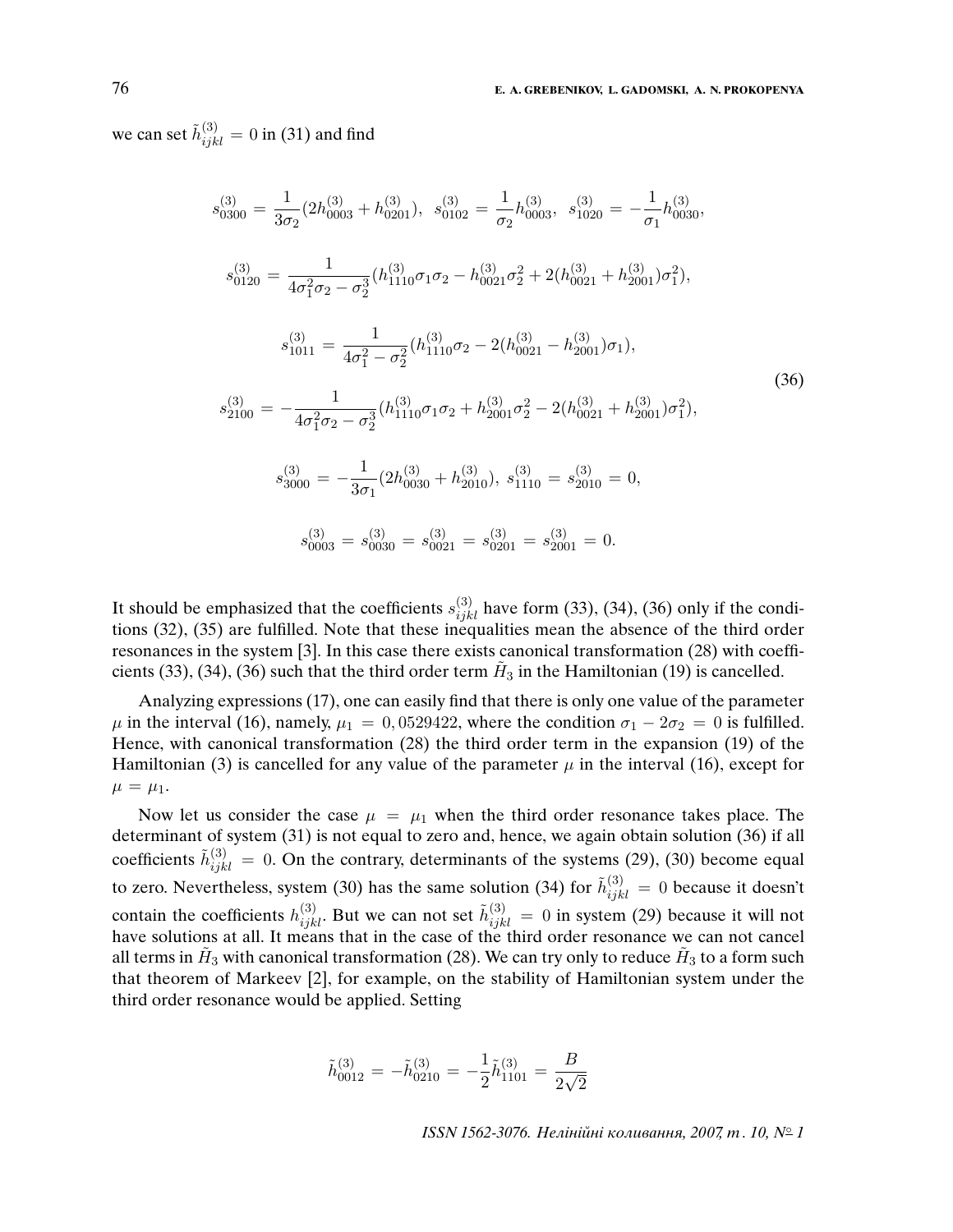in system (29), we obtain its solution in the form

$$
s_{1002}^{(3)} = -\frac{1}{2\sigma_2} \left( h_{0012}^{(3)} + h_{0210}^{(3)} + 2\sigma_2 s_{1200}^{(3)} \right),
$$
  

$$
s_{0111}^{(3)} = -\frac{1}{4\sigma_2} \left( h_{0012}^{(3)} + 3h_{0210}^{(3)} - h_{1101}^{(3)} + 8\sigma_2 s_{1200}^{(3)} \right),
$$
  

$$
B = \frac{1}{\sqrt{2}} \left( h_{0012}^{(3)} - h_{0210}^{(3)} - h_{1101}^{(3)} \right),
$$

where  $s_{1200}^{(3)}$  is an arbitrary constant. Then the Hamiltonian (19) is reduced to the form

$$
\tilde{H} = \sigma_2(\tilde{p}_1^2 + \tilde{q}_1^2) - \frac{1}{2}\sigma_2(\tilde{p}_2^2 + \tilde{q}_2^2) + \frac{B}{2\sqrt{2}}(\tilde{p}_1\tilde{p}_2^2 - \tilde{p}_1\tilde{q}_2^2 - 2\tilde{p}_2\tilde{q}_1\tilde{q}_2) + \tilde{H}_4 + \dots
$$
\n(37)

And using the standard canonical transformation

$$
\tilde{q}_1 = \sqrt{2\tau_1} \sin \varphi_1, \ \tilde{p}_1 = \sqrt{2\tau_1} \cos \varphi_1,
$$
  

$$
\tilde{q}_2 = \sqrt{2\tau_2} \sin \varphi_2, \ \tilde{p}_2 = \sqrt{2\tau_2} \cos \varphi_2,
$$
\n(38)

we rewrite (37) as

$$
H = 2\sigma_2 \tau_1 - \sigma_2 \tau_2 + B\tau_2 \sqrt{\tau_1} \cos(\varphi_1 + 2\varphi_2) + H_4^*(\varphi_1, \varphi_2, \tau_1, \tau_2) + \dots,
$$
 (39)

where  $B = -0.365822 \neq 0$  for  $\mu = \mu_1$ . Now on the basis of theorem of Markeev [2] we can make the following conclusion.

**Theorem 1.** The bisector equilibrium solutions of the circular restricted problem of four bodies are unstable for the parameter  $\mu = \mu_1$  in the interval (16) when the third order resonance takes place.

**Normalizing the fourth order term in the Hamiltonian.** Let us suppose further that  $\mu \in$  $\in (0, \mu_0)$  but  $\mu \neq \mu_1$ . Substituting successively (22) and (28) with coefficients (33), (34), (36) into (19) and expanding it in the Taylor series in powers of  $\tilde{q}_1$ ,  $\tilde{q}_2$ ,  $\tilde{p}_1$ ,  $\tilde{p}_2$ , we obtain a new Hamiltonian in the form

$$
\tilde{H} = \tilde{H}_2 + \tilde{H}_4 + \dots,\tag{40}
$$

where the second order term,

$$
\tilde{H}_2 = \frac{1}{2} \left( \sigma_1 (\tilde{p}_1^2 + \tilde{q}_1^2) - \sigma_2 (\tilde{p}_2^2 + \tilde{q}_2^2) \right),\tag{41}
$$

is normalized, the third order term  $\tilde{H}_3$  is absent and the fourth order term  $\tilde{H}_4$  may be written as

$$
\tilde{H}_4 = \sum_{i+j+k+l=4} \tilde{h}_{ijkl}^{(4)} \tilde{q}_1^i \tilde{q}_2^j \tilde{p}_1^k \tilde{p}_2^l.
$$
\n(42)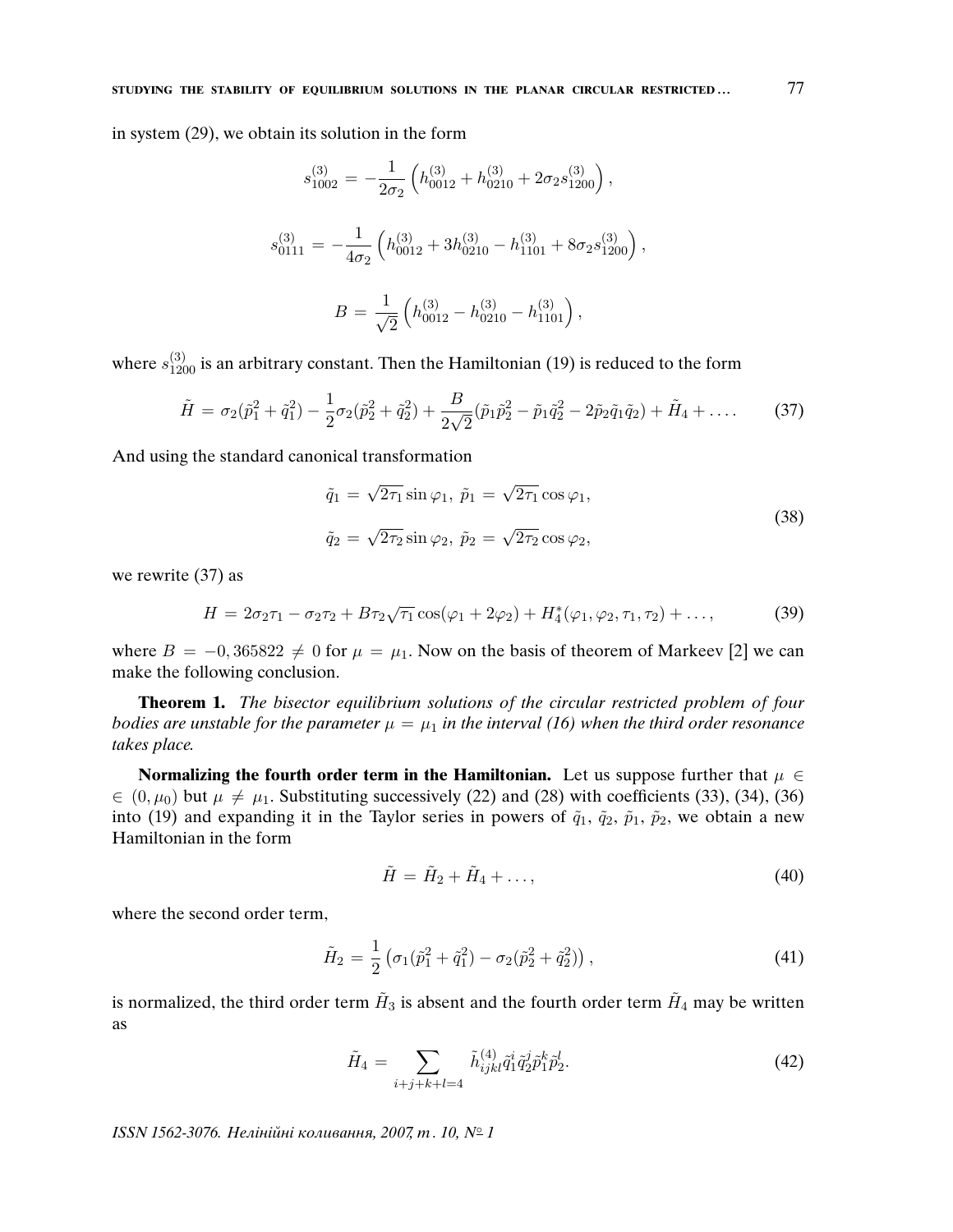The sum (42) contains 19 non-zero terms but the expressions for the coefficients  $\tilde{h}_{ijkl}^{(4)}$  are quite cumbersome and we do not write them here. Again we can try to find the function

$$
S(p_1^*, p_2^*, \tilde{q}_1, \tilde{q}_2) = \tilde{q}_1 p_1^* + \tilde{q}_2 p_2^* + \sum_{i+j+k+l=4} s_{ijkl}^{(4)} \tilde{q}_1^i \tilde{q}_2^j p_1^{*k} p_2^{*l}, \tag{43}
$$

generating a canonical transformation that reduces the fourth order term  $\tilde{H}_4$  to its simplest form. Then new momenta  $p_1^*, p_2^*$  and coordinates  $q_1^*, q_2^*$  are determined by

$$
q_1^* = \frac{\partial S}{\partial p_1^*}, \ q_2^* = \frac{\partial S}{\partial p_2^*}, \ \tilde{p}_1 = \frac{\partial S}{\partial \tilde{q}_1}, \ \tilde{p}_2 = \frac{\partial S}{\partial \tilde{q}_2}.
$$
\n
$$
(44)
$$

Resolving (44) with respect to the old canonical variables  $\tilde{q}_1$ ,  $\tilde{q}_2$ ,  $\tilde{p}_1$ ,  $\tilde{p}_2$  in a neighborhood of the point  $q_1^* = q_2^* = p_1^* = p_2^* = 0$  and substituting the solution into (40), we expand the Hamiltonian  $\tilde{H}$  in a Taylor series in powers of  $q_1^*, q_2^*, p_1^*, p_2^*$ . Obviously, the second order term  $H_2^*$  in this expansion again has the form (41), the third order term  $H_3^*$  is absent and the fourth order term  $H_4^*$  is a sum of 35 terms of the form

$$
h_{ijkl}^{*(4)} \tilde{q}_1^i \tilde{q}_2^j \tilde{p}_1^k \tilde{p}_2^l, \quad i+j+k+l=4.
$$

The coefficients  $h_{ijkl}^{*(4)}$  are again divided into three independent groups. The first group corresponds to the coefficients of  $p_1^*p_2^*^3$ ,  $q_2^*^2p_1^*p_2^*$ ,  $q_1^*q_2^*p_2^*^2$ ,  $q_1^*q_2^*^3$  in the expression for  $H_4^*$  and is given by

$$
h_{0013}^{*(4)} = \tilde{h}_{0013}^{(4)} + s_{1003}^{(4)} \sigma_1 - s_{0112}^{(4)} \sigma_2,
$$
  
\n
$$
h_{0211}^{*(4)} = \tilde{h}_{0211}^{(4)} + s_{1201}^{(4)} \sigma_1 + 2s_{0112}^{(4)} \sigma_2 - 3s_{0310}^{(4)} \sigma_2,
$$
  
\n
$$
h_{1102}^{*(4)} = \tilde{h}_{1102}^{(4)} - s_{0112}^{(4)} \sigma_1 + 3s_{1003}^{(4)} \sigma_2 - 2s_{1201}^{(4)} \sigma_2,
$$
  
\n
$$
h_{1300}^{*(4)} = \tilde{h}_{1300}^{(4)} - s_{0310}^{(4)} \sigma_1 + s_{1201}^{(4)} \sigma_2.
$$
\n(45)

Relationships (45) form a system of equations determining the coefficients  $s_{1003}^{(4)}$ ,  $s_{0112}^{(4)}$ ,  $s_{1201}^{(4)}$ ,  $s_{0310}^{(4)}$  in the expansion (43). The determinant of this system is equal to  $(\sigma_1^2 - \sigma_2^2)(\sigma_1^2 - 9\sigma_2^2)$  and is not equal to zero if  $\sigma_1 \neq \sigma_2$  and

$$
\sigma_1 \pm 3\sigma_2 \neq 0. \tag{46}
$$

Hence, if conditions (46) are fulfilled, which means the absence of the fourth order resonances, system (45) will have a nontrivial solution in the case of  $h^{*(4)}_{ijkl} = 0$  and the corresponding terms in  $H_4^*$  can be cancelled.

The second group consists of the coefficients of  $q_2^*p_1^*p_2^*^2$ ,  $p_1^*q_2^*^3$ ,  $q_1^*p_2^*^3$ ,  $q_1^*q_2^*^2p_2^*$  in  $H_4^*$  and can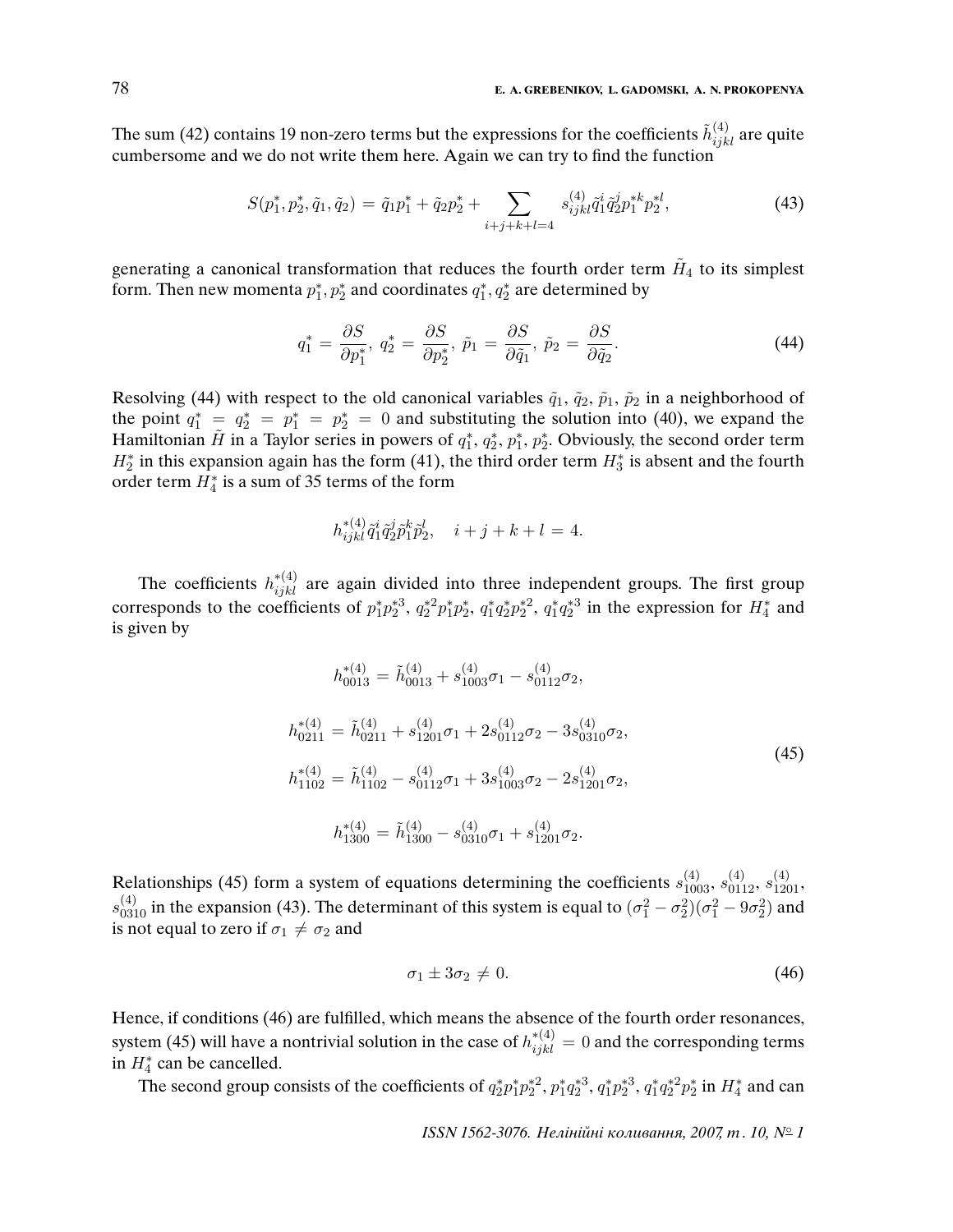be written as

$$
h_{0112}^{*(4)} = s_{1102}^{(4)}\sigma_1 + 3s_{0013}^{(4)}\sigma_2 - 2s_{0211}^{(4)}\sigma_2,
$$
  
\n
$$
h_{0310}^{*(4)} = s_{1300}^{(4)}\sigma_1 + s_{0211}^{(4)}\sigma_2,
$$
  
\n
$$
h_{1003}^{*(4)} = -s_{0013}^{(4)}\sigma_1 - s_{1102}^{(4)}\sigma_2,
$$
  
\n
$$
h_{1201}^{*(4)} = -s_{0211}^{(4)}\sigma_1 + 2s_{1102}^{(4)}\sigma_2 - 3s_{1300}^{(4)}\sigma_2.
$$

This system is similar to equations (30) and has a trivial solution,

h

$$
s_{1102}^{(4)} = s_{0013}^{(4)} = s_{0211}^{(4)} = s_{1300}^{(4)} = 0,
$$

in the case  $h^{*(4)}_{ijkl}=0$  despite its determinant becoming equal to zero for  $\sigma_1\pm 3\sigma_2=0.$ 

The other twenty seven coefficients  $h^{*(4)}_{ijkl}$  in the expression  $H_4^*$  form the third group but we do not write it here. This group is just a system of equations determining the rest twenty seven coefficients  $s_{ijkl}^{(4)}$  in the expansion (43). It should be emphasized that the determinant of this system is equal to zero and it will not have any solutions in the case  $h^{*(4)}_{ijkl} = 0.$  Thus, the fourth order term  $H_4^*$  can not be cancelled entirely in the expansion (40). Nevertheless, analyzing the system, we have shown that if, in addition to inequalities (32), (35), (46), the conditions

$$
\sigma_1 \neq 0, \ \sigma_2 \neq 0, \ \sigma_1 \pm \sigma_2 \neq 0, \ 3\sigma_1 \pm \sigma_2 \neq 0, \tag{47}
$$

are fulfilled, the fourth order term  $\tilde{H}_4$  is reduced to the form

$$
7H_4^* = \frac{1}{4} \left( c_{20} (p_1^{*2} + q_1^{*2})^2 + c_{11} (p_1^{*2} + q_1^{*2}) (p_2^{*2} + q_2^{*2}) + c_{02} (p_2^{*2} + q_2^{*2})^2 \right). \tag{48}
$$

Then, using the standard canonical transformation (38), we rewrite the Hamiltonian (40) as

$$
H = \sigma_1 \tau_1 - \sigma_2 \tau_2 + c_{20} \tau_1^2 + c_{11} \tau_1 \tau_2 + c_{02} \tau_2^2 + H_5^*(\varphi_1, \varphi_2, \tau_1, \tau_2) + \dots
$$
 (49)

Now the Arnold – Moser theorem [13, 14] can be applied; it states that in the case of absence of the resonances up to the fourth order, stability of the bisector equilibrium solutions depends on the value of the parameter

$$
f = c_{20}\sigma_2^2 + c_{11}\sigma_1\sigma_2 + c_{02}\sigma_1^2.
$$

Since the expessions for the coefficients  $c_{20}$ ,  $c_{11}$ ,  $c_{02}$  are very complicated we do not write them here. But using the system *Mathematica*, we can easily plot the curve  $f = f(\mu)$  in the  $O\mu f$  plane (see Fig. 3). Now we see that there is only one point  $\mu_2 = 0,0502039$  in the interval (16) where  $f = 0$ . There are also two values of  $\mu$ , namely,  $\mu_1 = 0.0529423$  and  $\mu_3 = 0.0291011$ , corresponding to the cases of resonance of the third and the fourth orders, respectively. Hence, on the basis of the Arnold – Moser theorem we can make the following conclusion.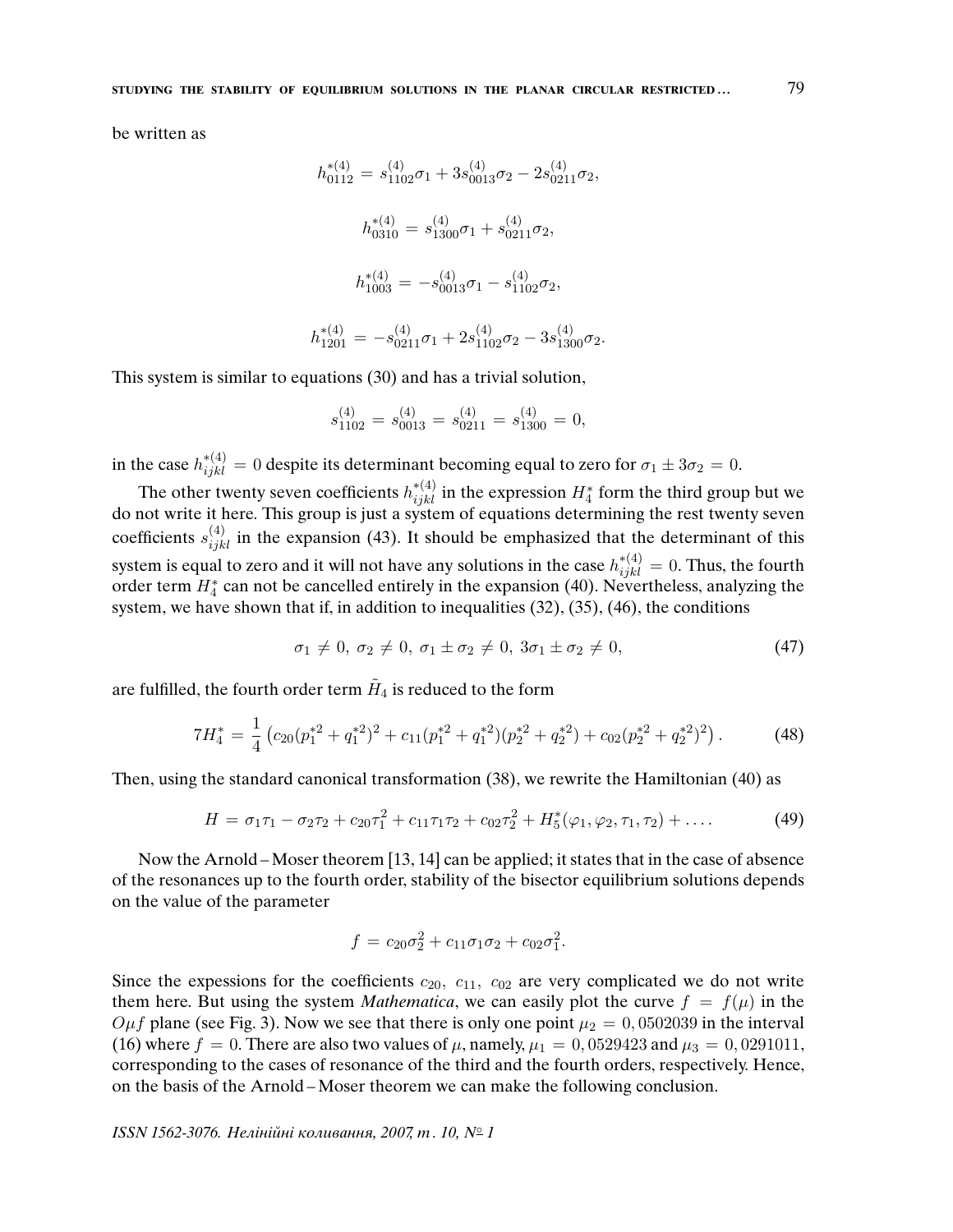

Fig. 3. Parameter f as a function of  $\mu$ .

**Theorem 2.** The bisector equilibrium solutions of the circular restricted problem of four bodies are stable in Liapunov's sense for any values of the parameter  $\mu$  from the interval (16), except for three points, namely,  $\mu_1$ ,  $\mu_2$  and  $\mu_3$ .

Let us consider the case  $\mu = \mu_3$  when the fourth order resonance takes place, i.e., the condition  $\sigma_1 - 3\sigma_2 = 0$  is fulfilled. Now the determinant of system (45) becomes equal to zero and has not any solutions for  $h^{*(4)}_{ijkl} = 0.$  It means that we can not cancel the terms

$$
h_{0013}^{*(4)}p_1^{\ast}p_2^{\ast 3},\ h_{0211}^{*(4)}q_2^{\ast 2}p_1^{\ast}p_2^{\ast},\ h_{1102}^{*(4)}q_1^{\ast}q_2^{\ast}p_2^{\ast 2},\ h_{1300}^{*(4)}q_1^{\ast}q_2^{\ast 3}
$$

in the expression for  $H_4^*$ . But we can try to reduce  $H_4^*$  to form such a that the theorem of Markeev [2] on the stability of a Hamiltonian system under the fourth order resonance would be applied. Setting

$$
h_{0013}^{*(4)} = -\frac{1}{3}h_{0211}^{*(4)} = -\frac{1}{3}h_{1102}^{*(4)} = h_{1300}^{*(4)} = \frac{B}{4}
$$

in system (45), we obtain its solution in the form

$$
s_{1003}^{(4)} = -\frac{1}{24\sigma_2} (9\tilde{h}_{0013}^{(4)} + 3\tilde{h}_{0211}^{(4)} - \tilde{h}_{1102}^{(4)} - 3\tilde{h}_{1300}^{(4)} + 8\sigma_2 s_{1201}^{(4)}),
$$
  
\n
$$
s_{0112}^{(4)} = -\frac{1}{4\sigma_2} (\tilde{h}_{0013}^{(4)} + \tilde{h}_{0211}^{(4)} - \tilde{h}_{1102}^{(4)} - \tilde{h}_{1300}^{(4)} + 4\sigma_2 s_{1201}^{(4)}),
$$
  
\n
$$
s_{0310}^{(4)} = -\frac{1}{24\sigma_2} (\tilde{h}_{0013}^{(4)} - \tilde{h}_{0211}^{(4)} - \tilde{h}_{1102}^{(4)} - 7\tilde{h}_{1300}^{(4)} - 8\sigma_2 s_{1201}^{(4)}),
$$
  
\n
$$
B = \frac{1}{2} (\tilde{h}_{0013}^{(4)} - \tilde{h}_{0211}^{(4)} - \tilde{h}_{1102}^{(4)} + \tilde{h}_{1300}^{(4)}),
$$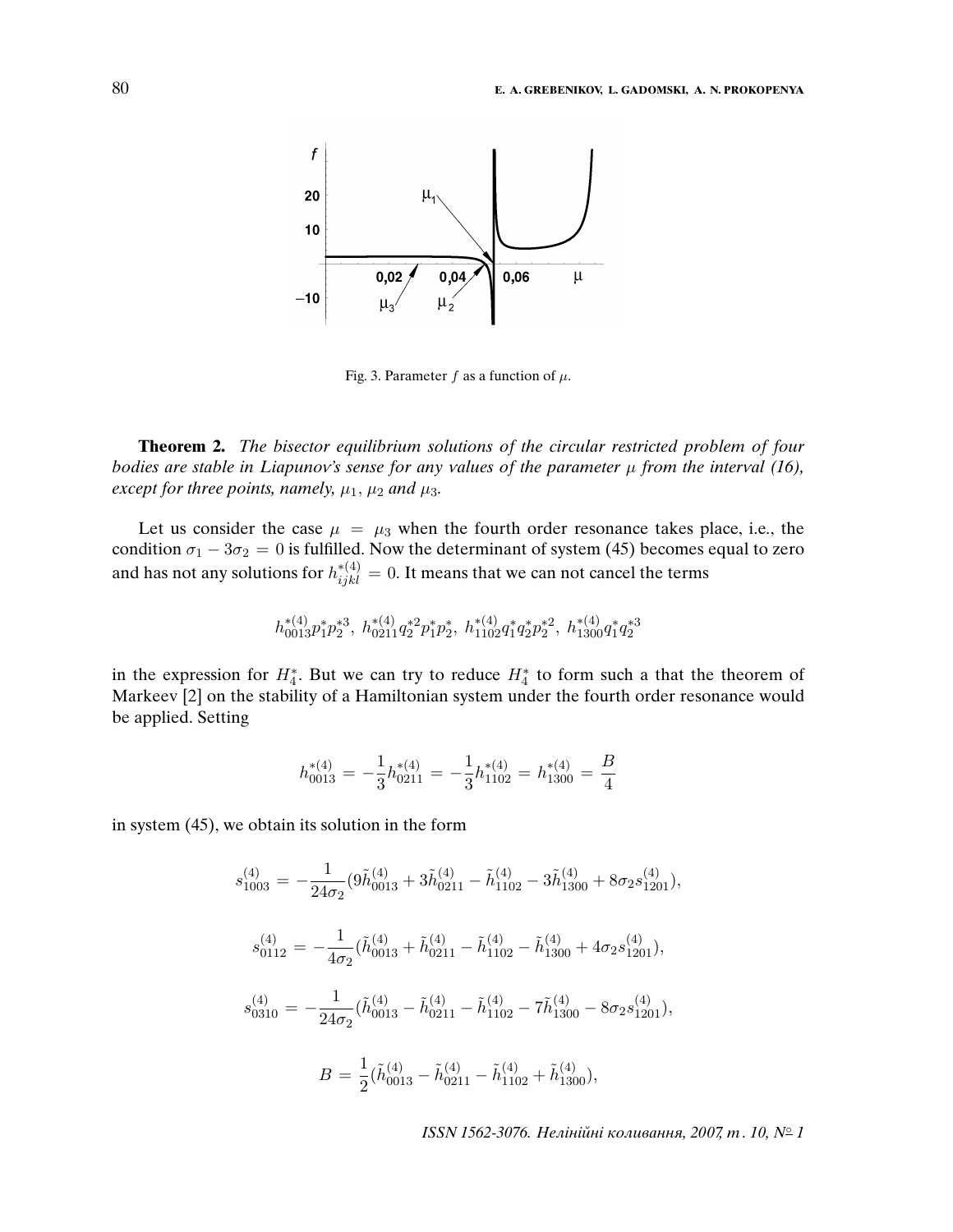where  $s_{1201}^{(4)}$  is an arbitrary constant. Then the Hamiltonian (40) is reduced to the form

$$
H^* = \frac{3\sigma_2}{2} \left( p_1^{*2} + q_1^{*2} \right) - \frac{\sigma_2}{2} \left( p_2^{*2} + q_2^{*2} \right) +
$$
  
+ 
$$
\frac{1}{4} \left( c_{20} (p_1^{*2} + q_1^{*2})^2 + c_{11} (p_1^{*2} + q_1^{*2}) (p_2^{*2} + q_2^{*2}) + c_{02} (p_2^{*2} + q_2^{*2})^2 \right) +
$$
  
+ 
$$
\frac{B}{4} \left( p_1^{*} p_2^{*3} - 3 q_2^{*2} p_1^{*} p_2^{*} - 3 q_1^{*} q_2^{*} p_2^{*2} + q_1^{*} q_2^{*3} \right).
$$
 (50)

At last, making the transformation (38), we rewrite the Hamiltonian (50) as

$$
H = 3\sigma_2 \tau_1 - \sigma_2 \tau_2 + c_{20} \tau_1^2 + c_{11} \tau_1 \tau_2 + c_{02} \tau_2^2 +
$$
  
+ 
$$
B\tau_2 \sqrt{\tau_1 \tau_2} \cos(\varphi_1 + 3\varphi_2) + H_5^*(\varphi_1, \varphi_2, \tau_1, \tau_2) + \dots
$$
 (51)

According to Markeev's theorem [2], stability of the equilibrium solutions under the fourth order resonance depends on the values of  $c_{20} + 3c_{11} + 9c_{02}$  and  $3\sqrt{3}B$ . Our calculations show that, for  $\mu = \mu_3$ ,

$$
c_{20} + 3c_{11} + 9c_{02} = 21,4802, 3\sqrt{3}B = 8,99408
$$

and, hence,

$$
c_{20} + 3c_{11} + 9c_{02} > 3\sqrt{3}B.
$$

Thus, on the basis of Markeev's theorem [2] we can make the following conclusion.

**Theorem 3.** The bisector equilibrium solutions of the circular restricted problem of four bodies are stable in Liapunov's sense for the parameter  $\mu = \mu_3$  from the interval (16) when the fourth order resonance takes place.

**Conclusion.** In the present paper we have studied the stability of equilibrium solutions in the Newtonian circular restricted four-body problem in the strict nonlinear formulation. We have proved that the radial equilibrium solutions are unstable while the bisector equilibrium solutions are stable in Liapunov's sense if the mass parameter belongs to the interval (16), except for two points  $\mu = \mu_j$ ,  $j = 1, 2$ . We have showed that for  $\mu = \mu_1$  the bisector equilibrium solutions become unstable because of the third order resonance. Nevertheless, for  $\mu = \mu_3$ , when the fourth order resonance takes place, the bisector equilibrium solutions are stable in Liapunov's sense.

In the case  $\mu = \mu_2$ , the parameter f becomes equal zero, which means that the third and the fourth order terms in expansion (40) are absent. Hence, in order to conclude on the stability of the bisector equilibrium solutions for  $\mu = \mu_2$ , a further analysis of higher order terms in the Hamiltonian expansion is required.

All symbolic and numerical calculations in the present paper are done with the computer algebra system Mathematica.